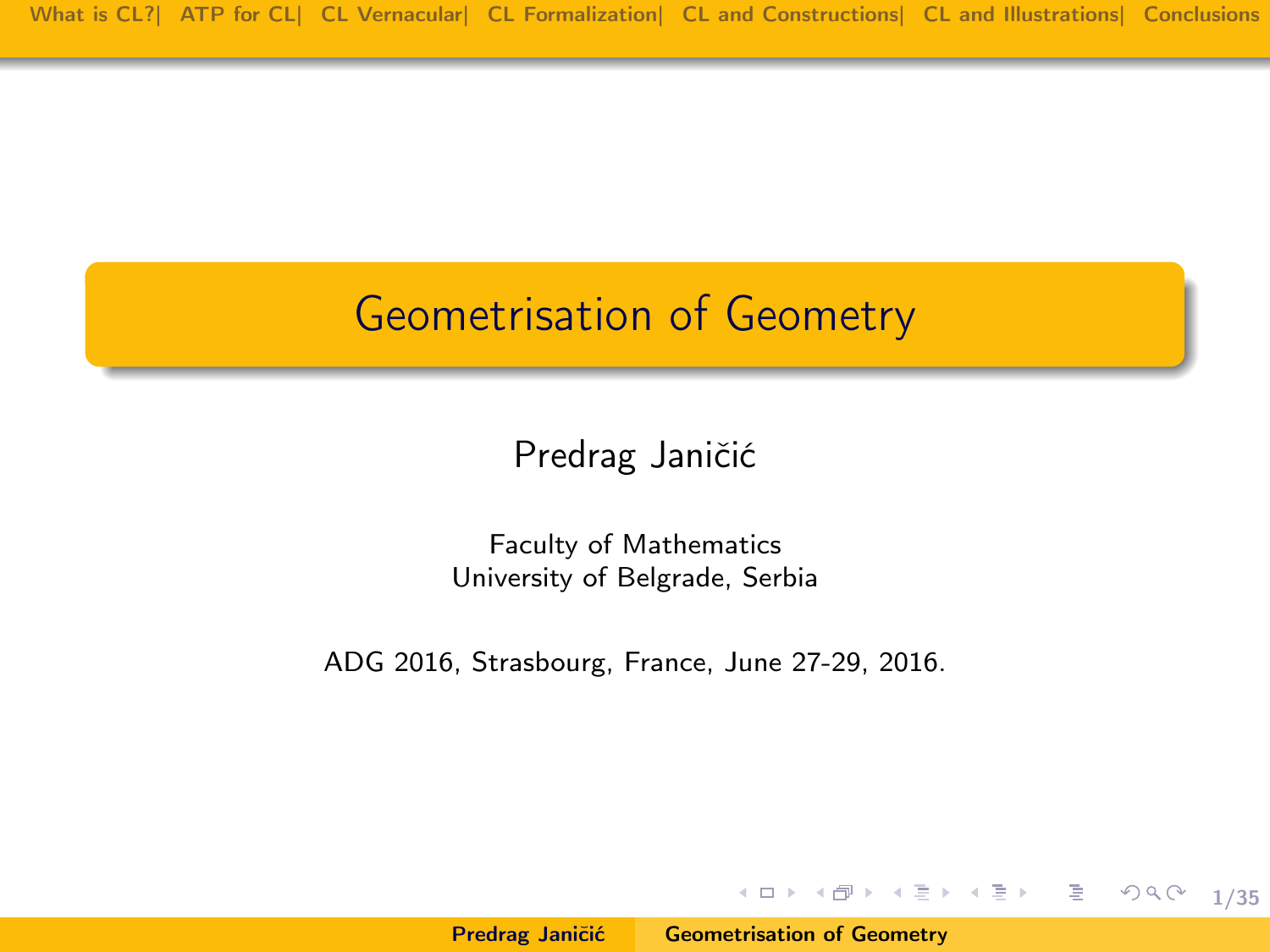#### Automated Theorem Proving in Geometry

- Many successes over the previous sixty years:
	- algebraic provers (Wu's method, GB method)
	- semi-synthetic provers (area method, full angle method,...)
- But there are still many challenges, some of which are:
	- proving for ∀∃ fragment
	- generating synthetic proofs
	- generating human-readable proofs
- For the above coherent logic (CL) can help, to some extent

K ロ > K @ > K 할 > K 할 > → 할 → 9 Q @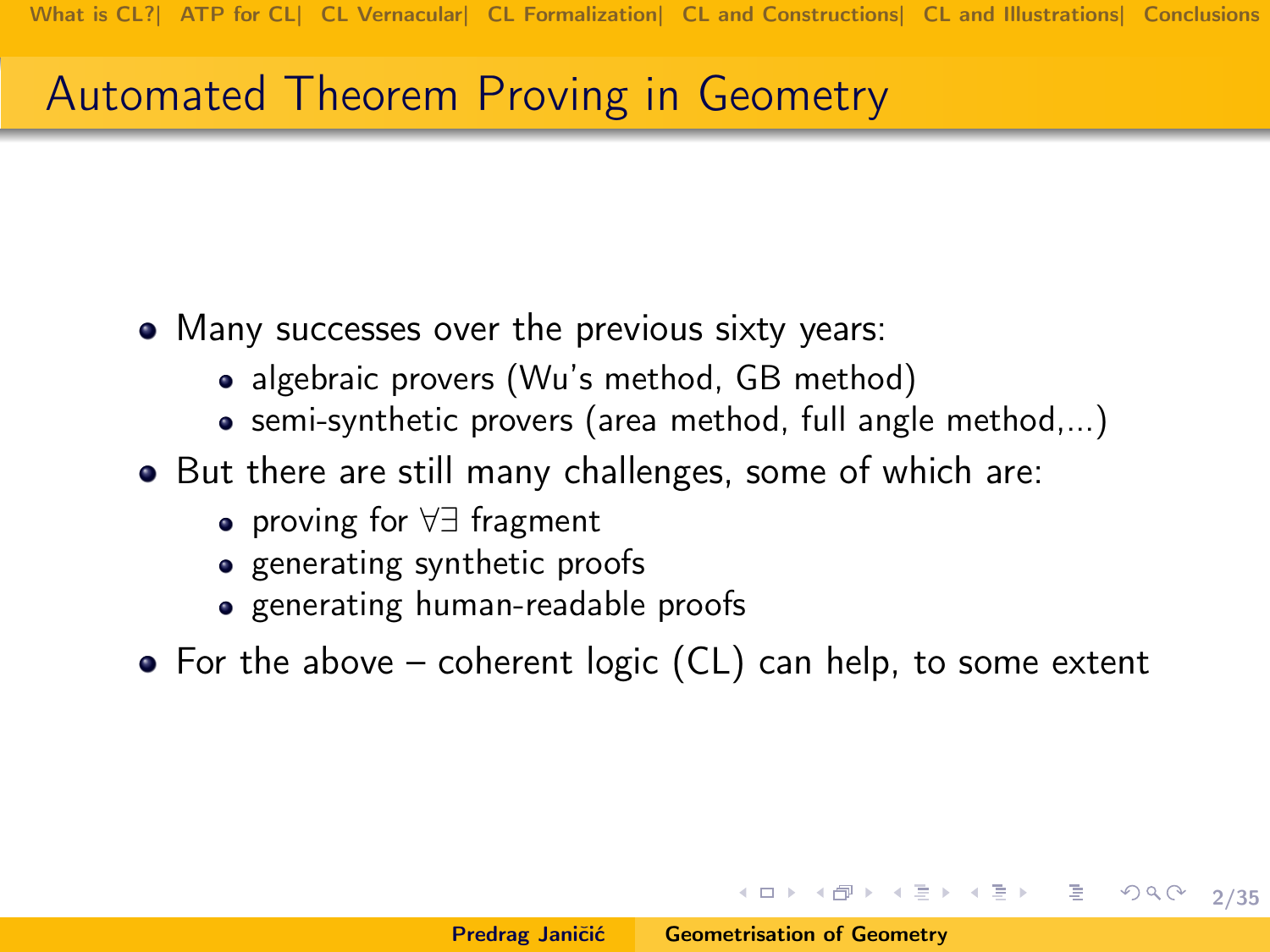# Coherent Logic in Geometry

- Using CL in geometry was one of subjects of my work over the  $previous > 20$  years
- **•** Together with:
	- **Marc Bezem**
	- Stevan Kordić
	- Vesna Marinković (Pavlović)
	- Julien Narboux
	- Mladen Nikolić
	- Pascal Schreck
	- Sana Stojanović Ðurđević

イロメ イ母メ イヨメ イヨメー ヨー

3/35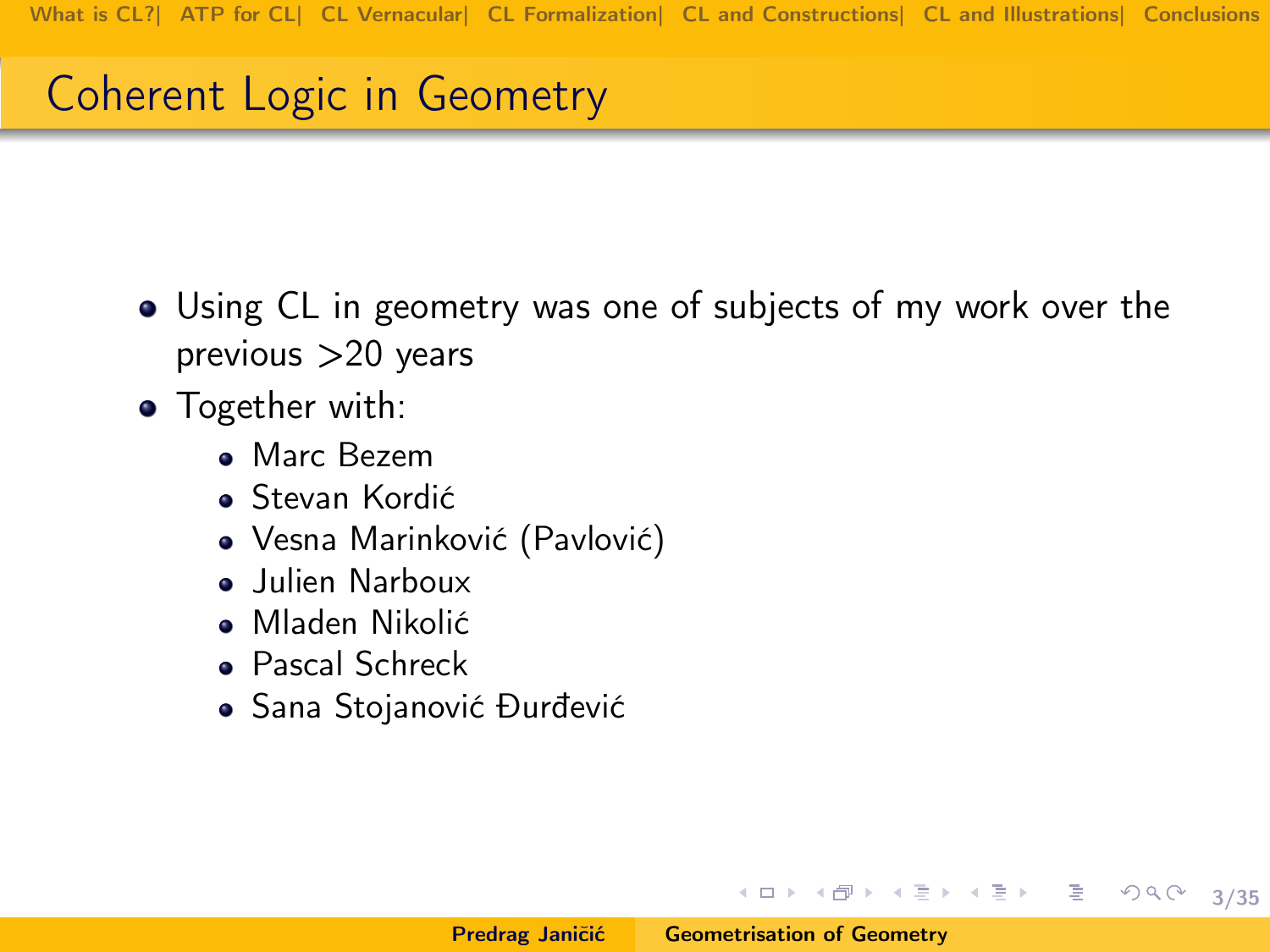

- 2 [Automated Theorem Proving for CL](#page-10-0)
- 3 [CL Vernacular](#page-13-0)
- 4 [CL-based Formalizations of Geometry](#page-17-0)
- 5 [CL and Construction Problems](#page-23-0)
- 6 [CL and Geometry Illustrations](#page-27-0)

7 [Conclusions and Possible Directions for Future Work](#page-33-0)

《 ロ 》 《 母 》 《 ヨ 》 《 ヨ 》 《 ヨ 》

<span id="page-3-0"></span>4/35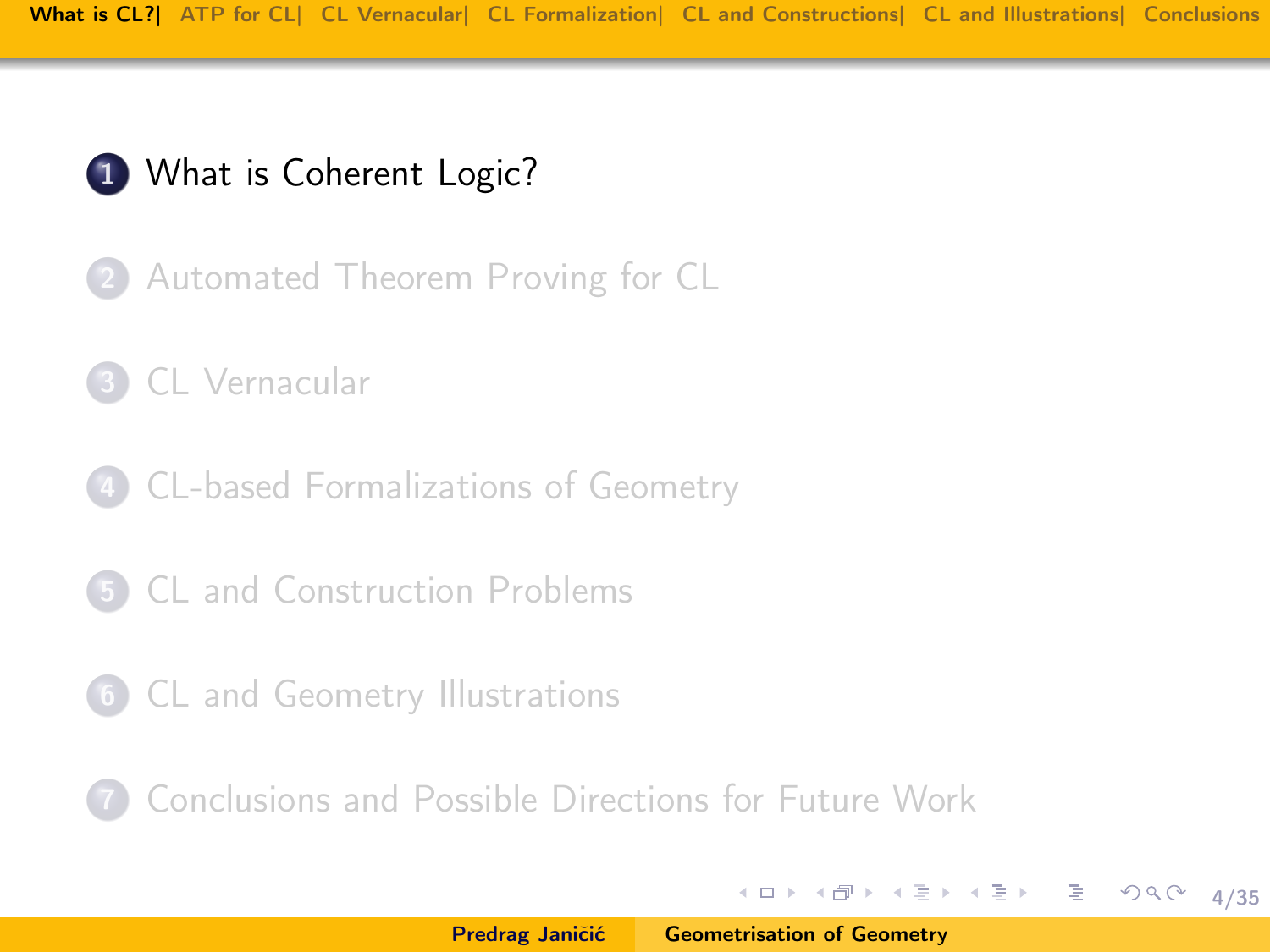## What is Coherent Logic?

A FOL formula is said to be coherent if is of the form:

 $A_1(\vec{x}) \wedge \ldots \wedge A_n(\vec{x}) \Rightarrow \exists \vec{v} (B_1(\vec{x},\vec{v}) \vee \ldots \vee B_m(\vec{x},\vec{v}))$ 

where universal closure is assumed,  $0 \le n$ ,  $0 \le m$ ,  $A_i$  denote atomic formulae,  $B_i$  denote conjunctions of atomic formulae

- CL formulae are sometimes called geometric, but more often it is assumed that geometric formulae allow infinitary disjunctions
- A number of authors, in different contexts point to this fragment of FOL, as suitable for automation, readability etc.

5/35

**K ロ > K 레 > K 코 > K 코 > 트로드 > O Q @**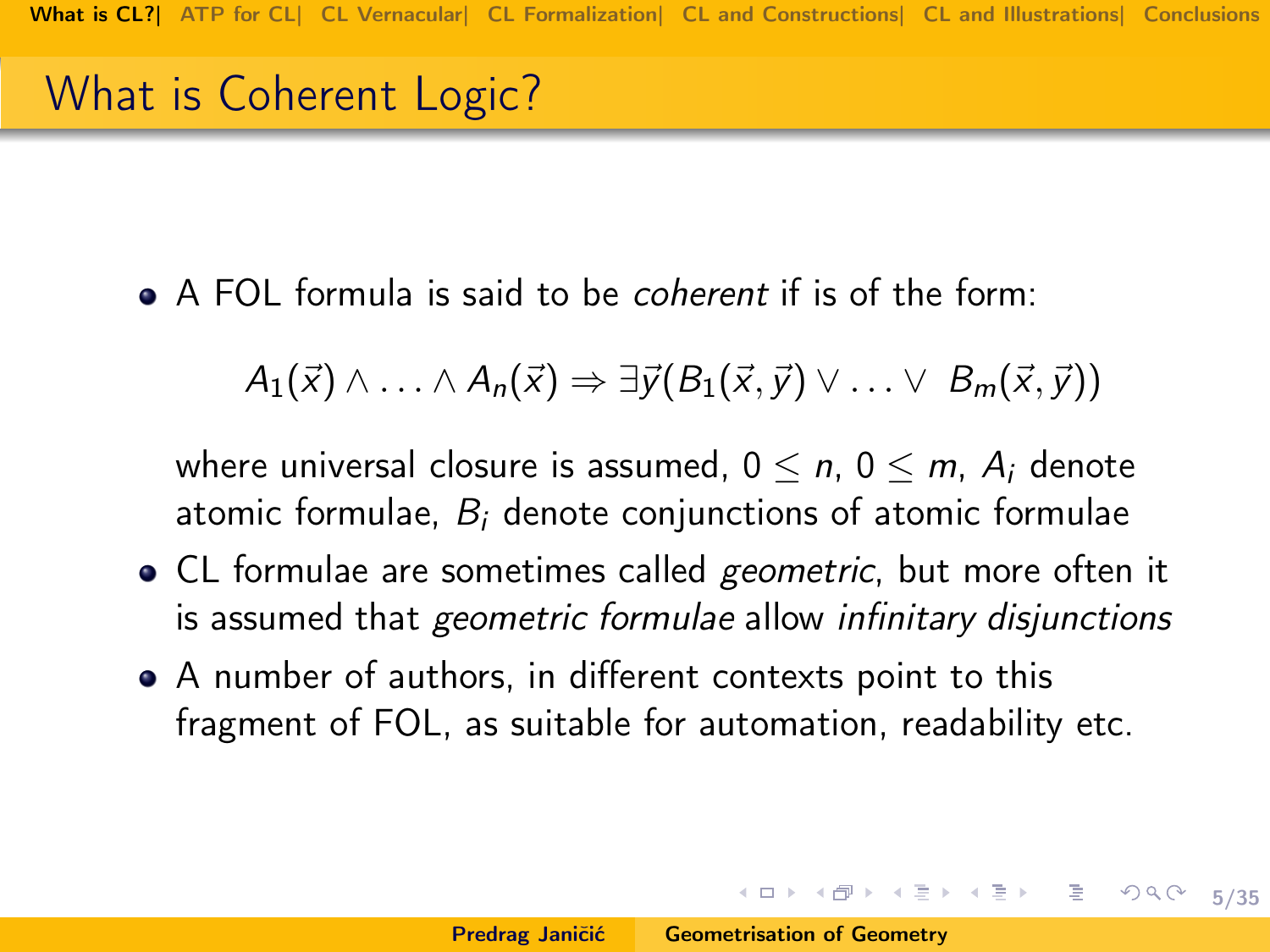#### Properties of Coherent Logic

- CL is simple, allows simple forward chaining proofs
- Human-readable, natural language proofs can be easily obtained
- Machine verifiable proofs (for proof assistants) can be easily obtained

イロト イ母 トイミト イミト ニヨー りくび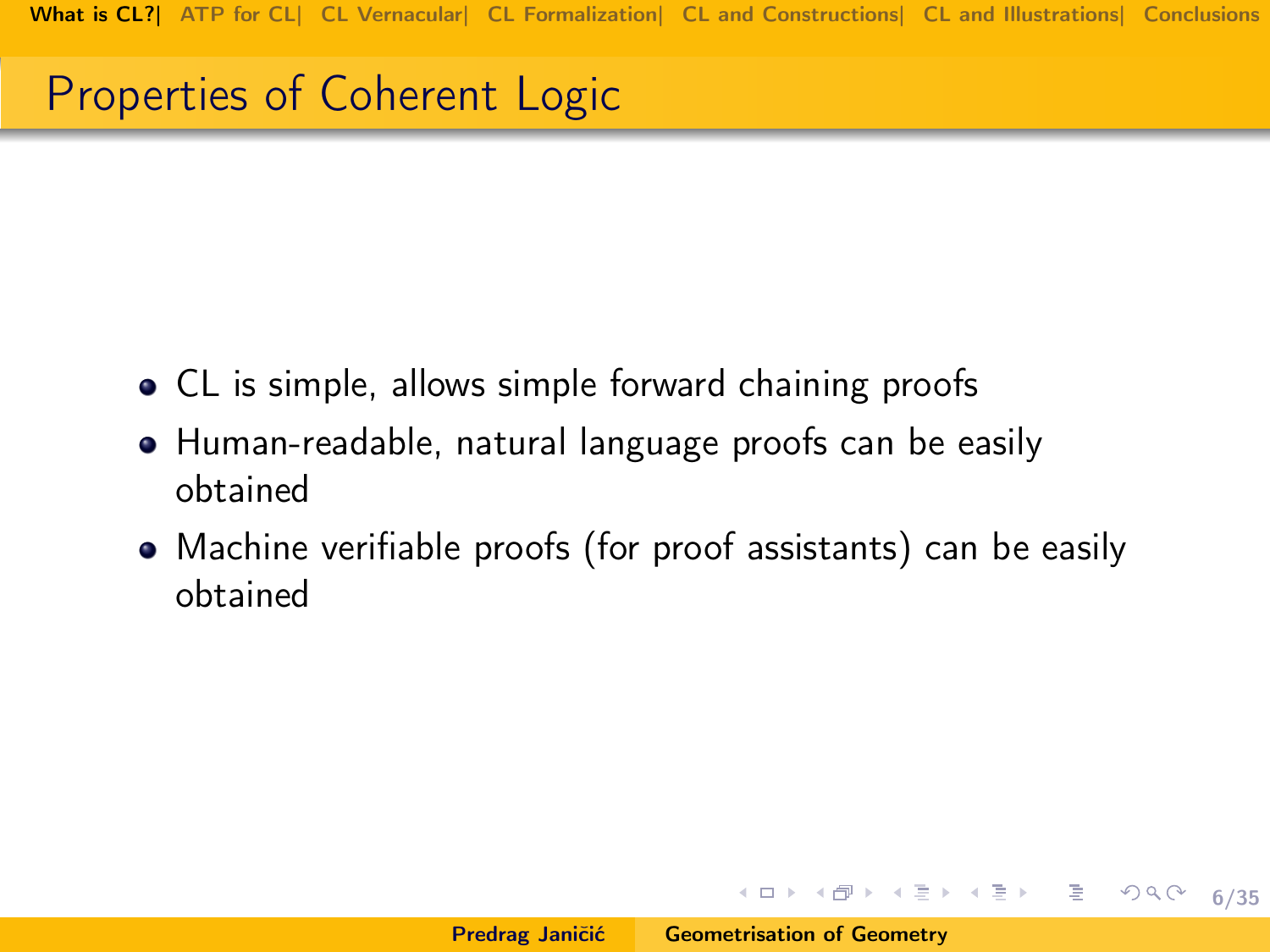# Coherent Logic – Toy Example

- Axioms:
	- $p(x) \Rightarrow \exists y (r(x, y) \vee q(x, y))$
	- $r(x, y) \Rightarrow s(x, y)$
	- $q(x, y) \Rightarrow s(x, y)$
- Theorem:  $p(x) \Rightarrow \exists y s(x, y)$
- Proof sketch:
	- $\bullet$   $p(a)$ , for new a
	- $p(a)$  implies there is b such that  $r(a, b) \vee q(a, b)$
	- if  $r(a, b)$  then  $s(a, b)$
	- if  $q(a, b)$  then  $s(a, b)$
	- QED

K ロ ▶ K @ ▶ K ミ ▶ K ミ ▶ │ ミ │ K 9 Q Q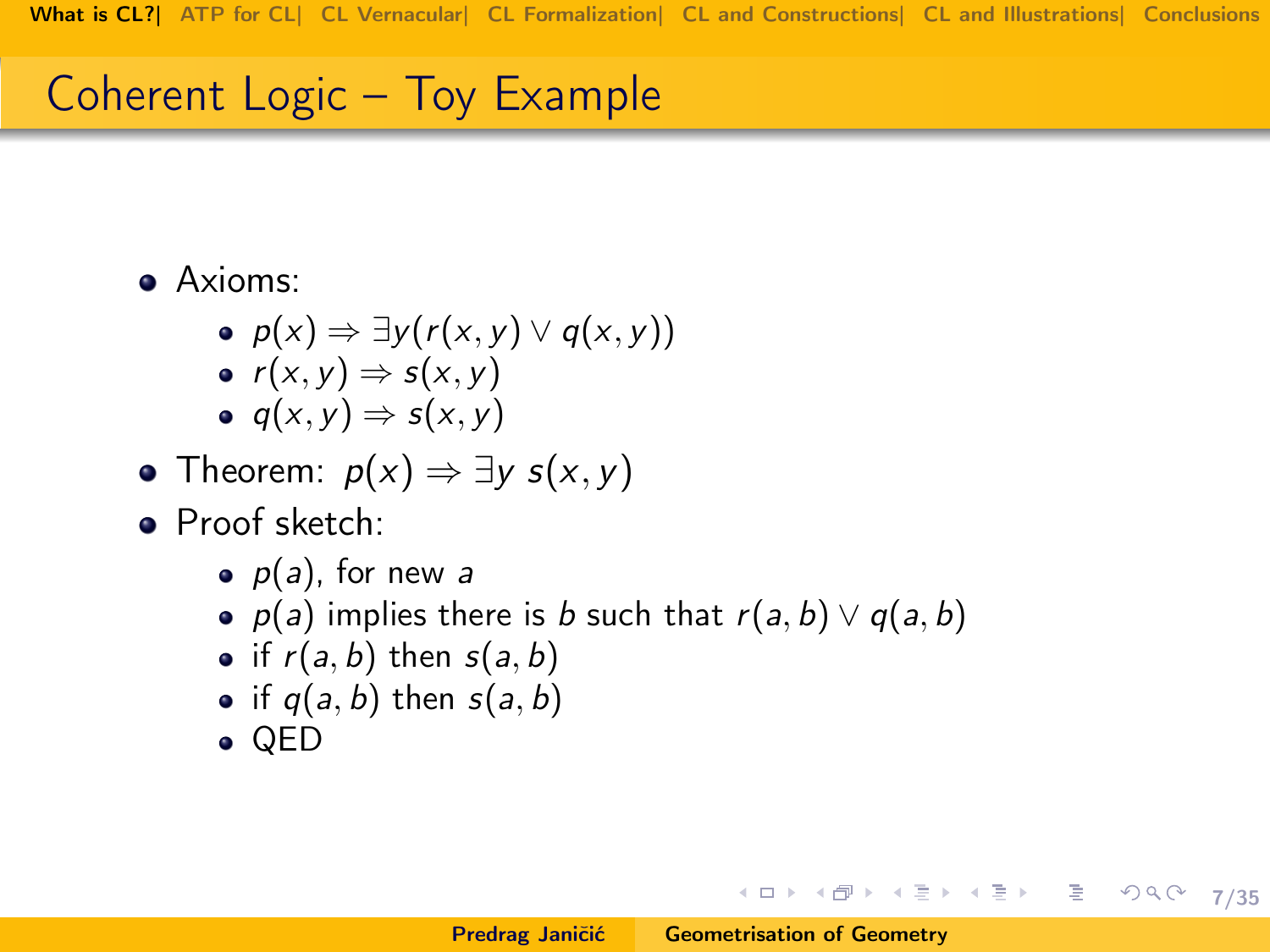# Coherentisation/Geometrisation

- Coherentisation/Geometrisation: Any first-order theory can be translated into CL (possibly with additional predicate symbols)
- One FOL formula may give several CL formulae
- In translations, negations are pushed down to atomic formulae and for every predicate symbol R, a new symbol  $\overline{R}$  stands for  $\neg R$ , with  $\forall \vec{x} (R(\vec{x}) \land \overline{R}(\vec{x}) \Rightarrow \bot)$ ,  $\forall \vec{x} (R(\vec{x}) \lor \overline{R}(\vec{x}))$
- If a CL formula can be classically proved from a set of CL formulae, then it can be also constructively proved
- Translation from FOL to CL is not necessarily constructive

K ロ ▶ K @ ▶ K 글 ▶ K 글 ▶ │ 글 │

<span id="page-7-0"></span>8/35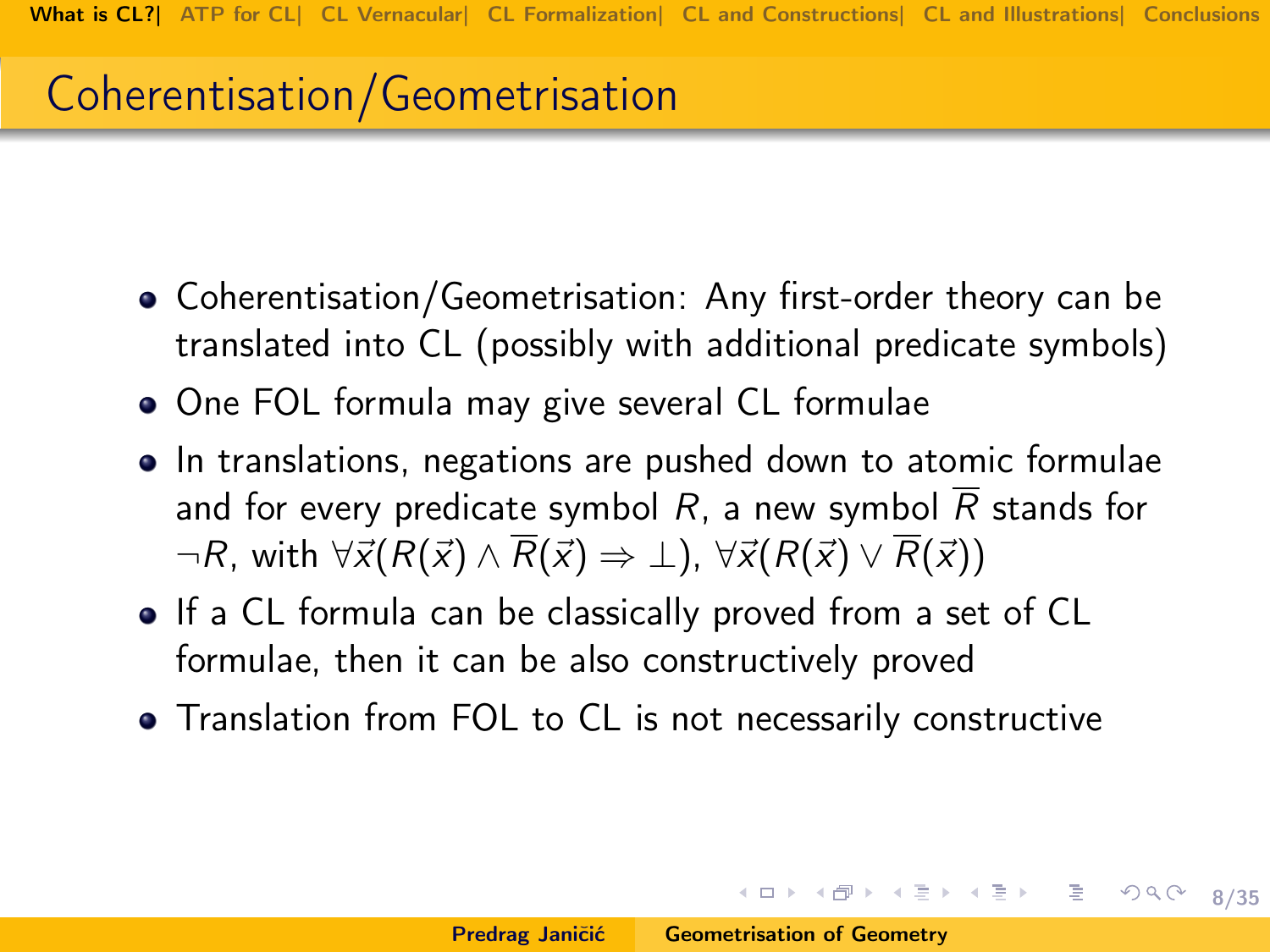## Provability and Proof System

- The problem of provability in coherent logic is semi-decidable
- CL admits a simple proof system, such as:

$$
\frac{\Gamma, ax, A_1(\vec{a}), \dots, A_n(\vec{a}), B_1(\vec{a}, \vec{b}) \vee \dots \vee B_m(\vec{a}, \vec{b}) \vdash P}{\Gamma, ax, A_1(\vec{a}), \dots, A_n(\vec{a}) \vdash P} \text{ emp (extended mp)}
$$
\nwhere  $ax = A_1(x) \land \dots \land A_n(x) \Rightarrow \exists y (B_1(x, y) \lor \dots \lor B_m(x, y))$   
\n
$$
\frac{\Gamma, B_1(\vec{c}) \vdash P}{\Gamma, B_1(\vec{c}) \lor \dots \lor B_m(\vec{c}) \vdash P} \text{ cs (case split)}
$$
\n
$$
\frac{\Gamma, B_i(\vec{a}, \vec{b}) \vdash \exists y (B_1(\vec{a}, \vec{y}) \lor \dots \lor B_m(\vec{a}, \vec{y}))}{\Gamma, B_i(\vec{a}, \vec{b})} \text{ as (assumption)}
$$
\n
$$
\frac{\Gamma, \bot \vdash P}{\Gamma, \bot \vdash P} \text{ efg (ex false quadlibet)}
$$

<span id="page-8-0"></span> $\mathsf{proof} \ ::=\ \mathsf{emp}^* \ \left(\mathsf{cs} \left(\mathsf{proof}^{\geq 2}\right) \ \vert \ \mathsf{as} \ \vert \ \mathsf{efg}\right) \ \ \textcolor{red}{\mathsf{ess} \ \ast \ } \ \ \textcolor{red}{\mathsf{ess} \ \ } \ \ \textcolor{red}{\mathsf{ess} \ \ } \ \ \textcolor{red}{\mathsf{ess} \ \ } \ \ \textcolor{red}{\mathsf{ess} \ \ } \ \ \textcolor{red}{\mathsf{ess} \ \ } \ \ \textcolor{red}{\mathsf{ess} \ \ } \ \ \textcolor{red}{\mathsf{ess} \ \ } \ \ \textcolor{red}{\mathsf{ess} \ \$  $\mathsf{proof} \ ::=\ \mathsf{emp}^* \ \left(\mathsf{cs} \left(\mathsf{proof}^{\geq 2}\right) \ \vert \ \mathsf{as} \ \vert \ \mathsf{efg}\right) \ \ \textcolor{red}{\mathsf{ess} \ \ast \ } \ \ \textcolor{red}{\mathsf{ess} \ \ } \ \ \textcolor{red}{\mathsf{ess} \ \ } \ \ \textcolor{red}{\mathsf{ess} \ \ } \ \ \textcolor{red}{\mathsf{ess} \ \ } \ \ \textcolor{red}{\mathsf{ess} \ \ } \ \ \textcolor{red}{\mathsf{ess} \ \ } \ \ \textcolor{red}{\mathsf{ess} \ \ } \ \ \textcolor{red}{\mathsf{ess} \ \$  $\mathsf{proof} \ ::=\ \mathsf{emp}^* \ \left(\mathsf{cs} \left(\mathsf{proof}^{\geq 2}\right) \ \vert \ \mathsf{as} \ \vert \ \mathsf{efg}\right) \ \ \textcolor{red}{\mathsf{ess} \ \ast \ } \ \ \textcolor{red}{\mathsf{ess} \ \ } \ \ \textcolor{red}{\mathsf{ess} \ \ } \ \ \textcolor{red}{\mathsf{ess} \ \ } \ \ \textcolor{red}{\mathsf{ess} \ \ } \ \ \textcolor{red}{\mathsf{ess} \ \ } \ \ \textcolor{red}{\mathsf{ess} \ \ } \ \ \textcolor{red}{\mathsf{ess} \ \ } \ \ \textcolor{red}{\mathsf{ess} \ \$  $\mathsf{proof} \ ::=\ \mathsf{emp}^* \ \left(\mathsf{cs} \left(\mathsf{proof}^{\geq 2}\right) \ \vert \ \mathsf{as} \ \vert \ \mathsf{efg}\right) \ \ \textcolor{red}{\mathsf{ess} \ \ast \ } \ \ \textcolor{red}{\mathsf{ess} \ \ } \ \ \textcolor{red}{\mathsf{ess} \ \ } \ \ \textcolor{red}{\mathsf{ess} \ \ } \ \ \textcolor{red}{\mathsf{ess} \ \ } \ \ \textcolor{red}{\mathsf{ess} \ \ } \ \ \textcolor{red}{\mathsf{ess} \ \ } \ \ \textcolor{red}{\mathsf{ess} \ \ } \ \ \textcolor{red}{\mathsf{ess} \ \$  $\mathsf{proof} \ ::=\ \mathsf{emp}^* \ \left(\mathsf{cs} \left(\mathsf{proof}^{\geq 2}\right) \ \vert \ \mathsf{as} \ \vert \ \mathsf{efg}\right) \ \ \textcolor{red}{\mathsf{ess} \ \ast \ } \ \ \textcolor{red}{\mathsf{ess} \ \ } \ \ \textcolor{red}{\mathsf{ess} \ \ } \ \ \textcolor{red}{\mathsf{ess} \ \ } \ \ \textcolor{red}{\mathsf{ess} \ \ } \ \ \textcolor{red}{\mathsf{ess} \ \ } \ \ \textcolor{red}{\mathsf{ess} \ \ } \ \ \textcolor{red}{\mathsf{ess} \ \ } \ \ \textcolor{red}{\mathsf{ess} \ \$ • Any CL proof can be represented as Predrag Janičić **[Geometrisation of Geometry](#page-0-0)**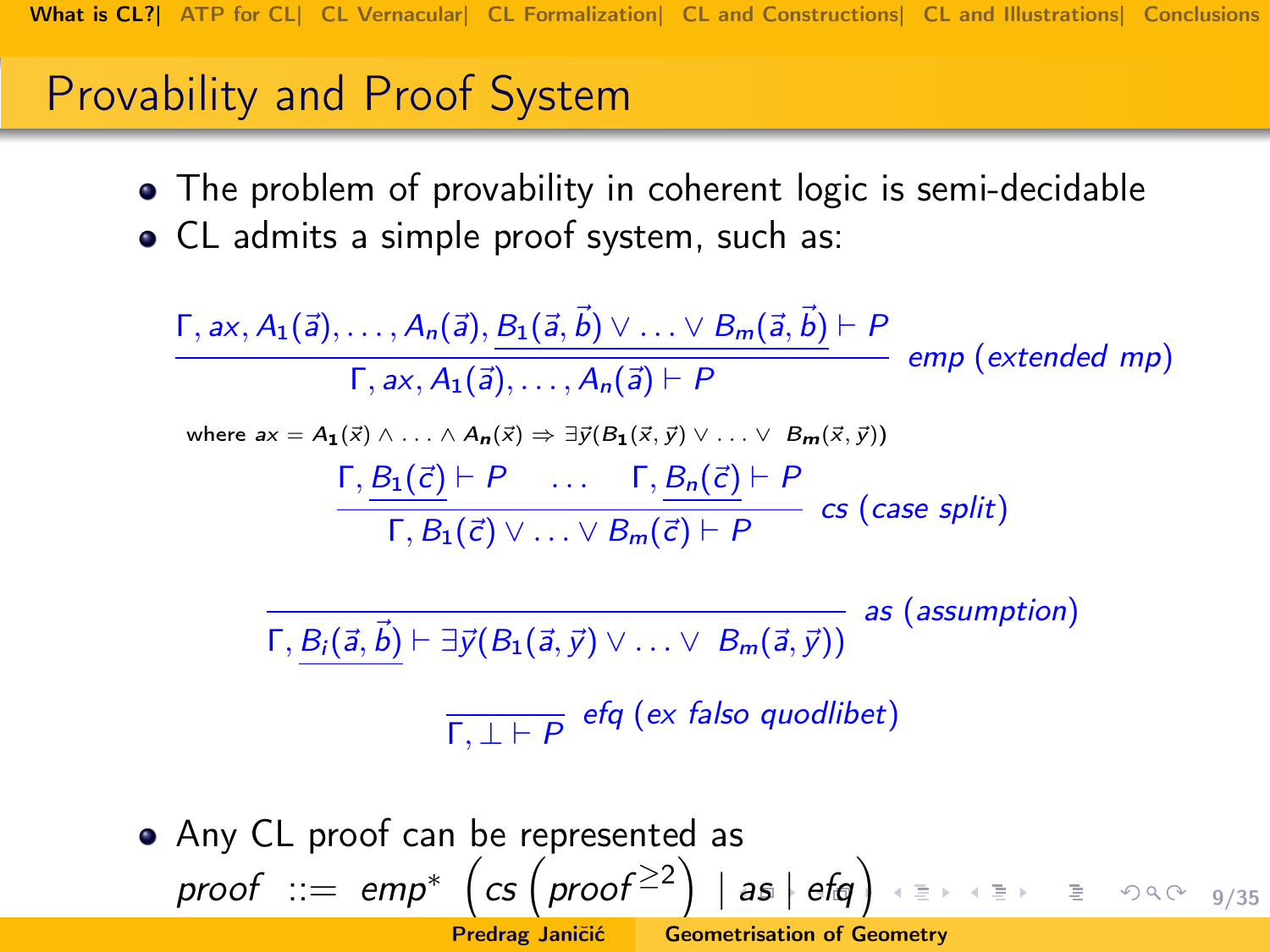#### Proof System – Toy Example

 $\bullet$  AX:

\n- • 
$$
p(x) \Rightarrow \exists y (r(x, y) \vee q(x, y))
$$
\n- •  $r(x, y) \Rightarrow s(x, y)$
\n

$$
\bullet \ \ q(x,y) \Rightarrow s(x,y)
$$

• Theorem: 
$$
p(x) \Rightarrow \exists y s(x, y)
$$

| $AX, p(a), r(a, b), s(a, b) \vdash \exists y s(a, y)$     | $AX, p(a), q(a, b), s(a, b) \vdash \exists y s(a, y)$ |  |  |  |
|-----------------------------------------------------------|-------------------------------------------------------|--|--|--|
| $AX, p(a), r(a, b) \vdash \exists y s(a, y)$              | $AX, p(a), q(a, b) \vdash \exists y s(a, y)$          |  |  |  |
| $AX, p(a), r(a, b) \vee q(a, b) \vdash \exists y s(a, y)$ |                                                       |  |  |  |
| $AX, p(a) \vdash \exists y s(a, y)$                       |                                                       |  |  |  |

<span id="page-9-0"></span>(ロ) (日) (ミ) (ミ) 등 이익어 10/35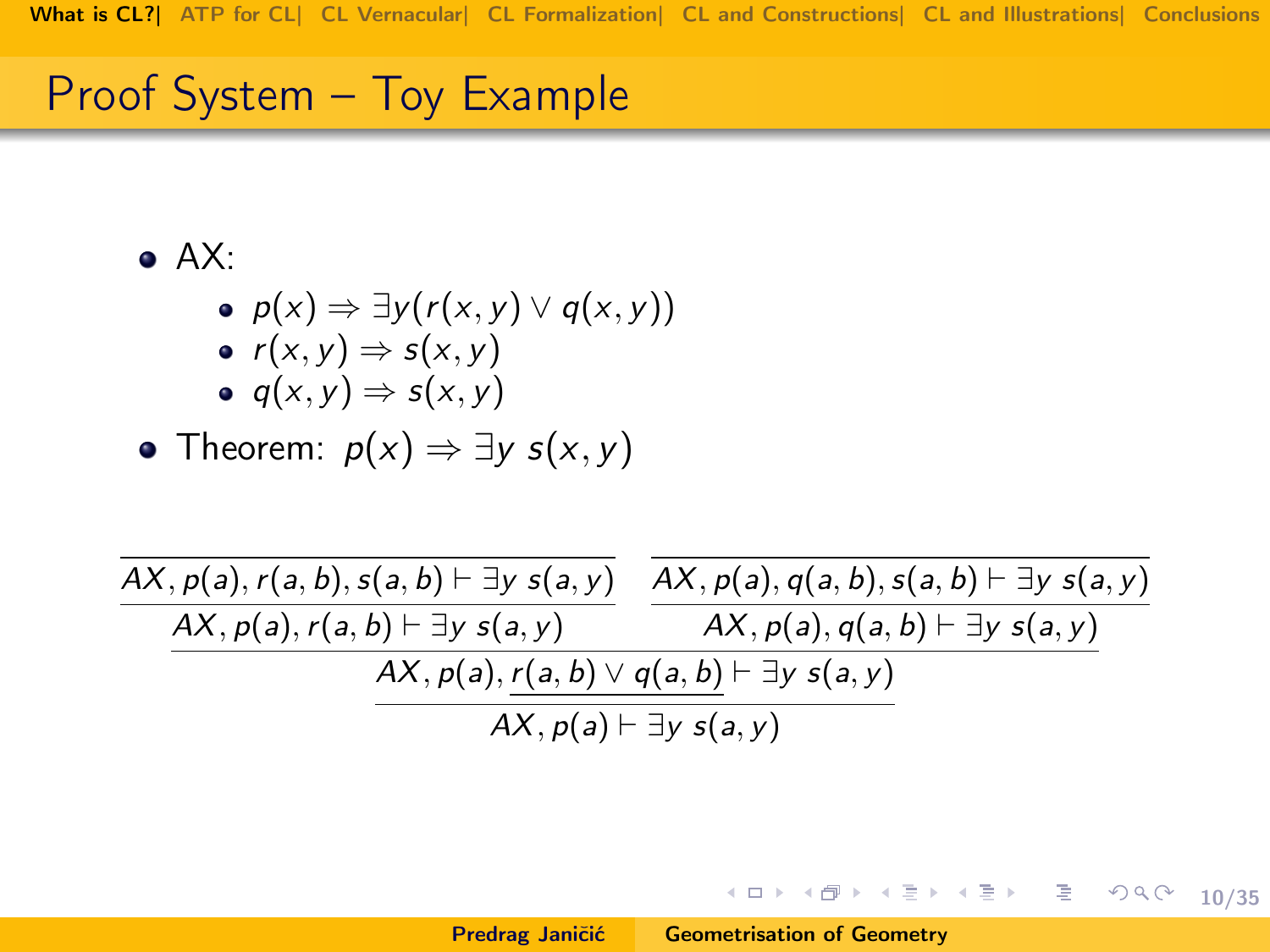#### 1 [What is Coherent Logic?](#page-3-0)

#### 2 [Automated Theorem Proving for CL](#page-10-0)

#### 3 [CL Vernacular](#page-13-0)

4 [CL-based Formalizations of Geometry](#page-17-0)

- 5 [CL and Construction Problems](#page-23-0)
- 6 [CL and Geometry Illustrations](#page-27-0)

7 [Conclusions and Possible Directions for Future Work](#page-33-0)

K ロ ▶ K @ ▶ K 글 ▶ K 글 ▶ │ 글 │

<span id="page-10-0"></span>11/35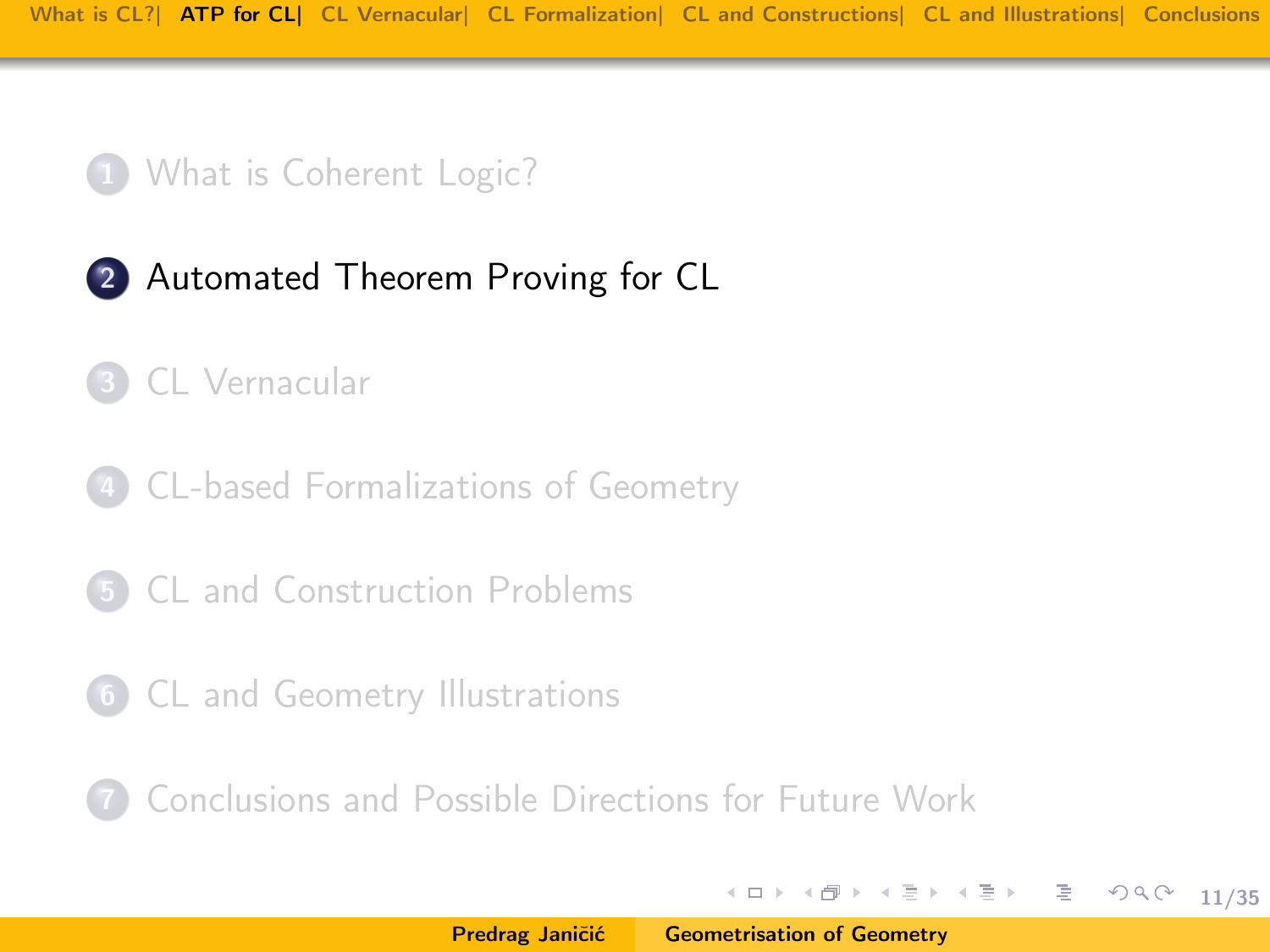#### Automated provers for CL

- Euclid (Janičić and Kordić, 1992), Prolog, specialized for Euclidean geometry; export to natural language
- ArgoCLP (Stojanović, Pavlović, Janičić, 2010), C++, export to natural language and Isabelle, automated simplification of proofs
- CL (Bezem), export to Coq; used for proving Hessenberg's theorem: Pappus' axiom implies Desargues' axiom
- GeologUI (Fisher), with graphical interface
- coherent (Berghofer), ML, within Isabelle
- Geo (De Nivelle), with learning lemmas
- Calypso (Nikolić and Janičić), based on CDCL SAT solving

10 → 1日 → 1월 → 1월 → 1월 → 2000 12/35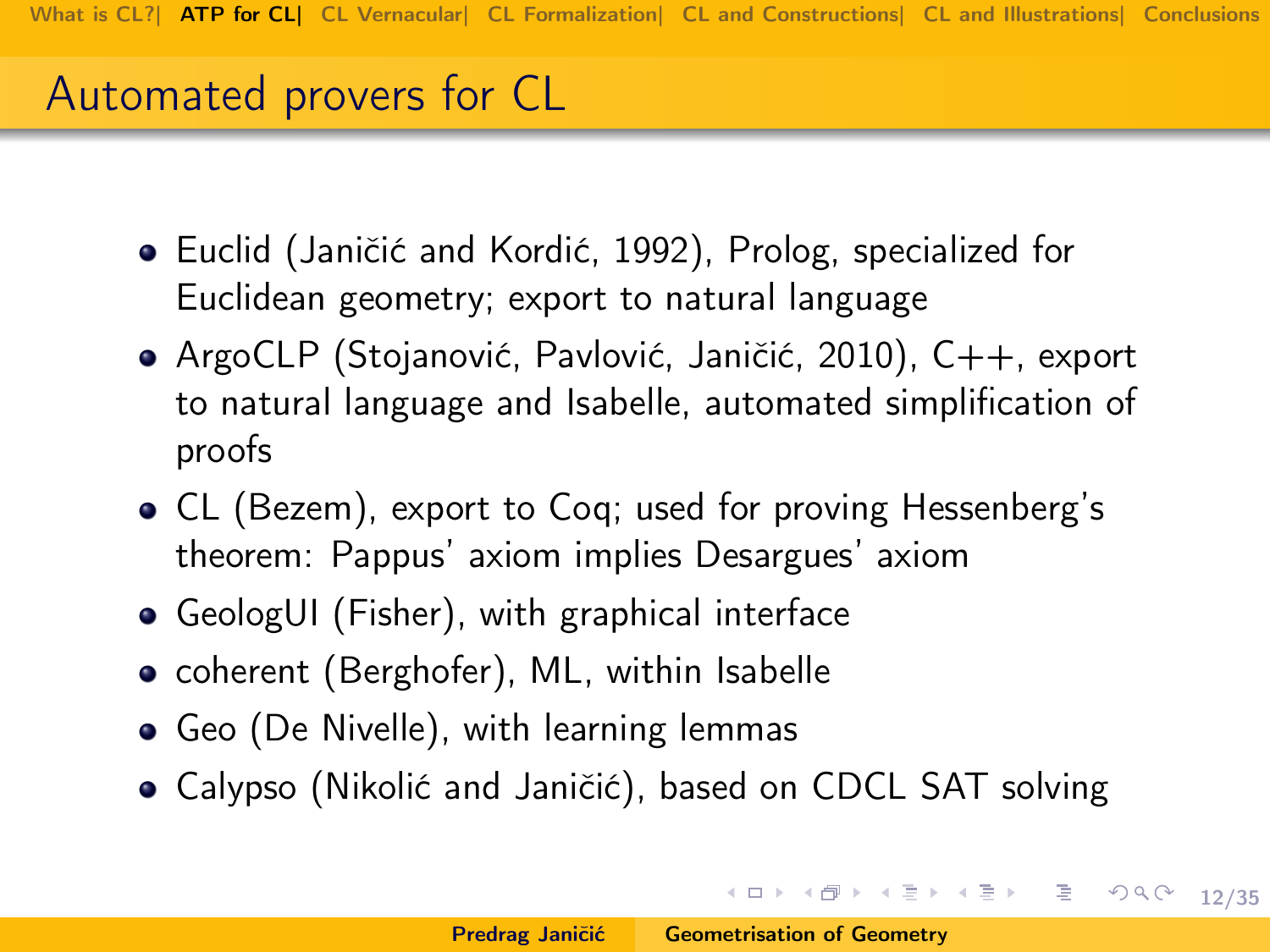Theorem: Assuming that  $\alpha \neq \beta$ , the line p is incident to the plane  $\alpha$ , the line p is incident to the plane β, the point A is incident to the plane  $\alpha$ , and the point A is incident to the plane β, show that the point A is incident to the line p.

Proof:

Let us prove that the point  $A$  is incident to the line  $p$  by reductio ad absurdum.

- 1. Assume that the point  $A$  is not incident to the line  $p$ .
	- 2. There exist a point B and a point C such that the point B is incident to the line p,  $B \neq C$  and the point C is incident to the line  $p$  (by axiom ax  $13a$ ).
	- 3. From the facts that the line p is incident to the plane  $\alpha$ , and the point B is incident to the line p, it holds that the point B is incident to the plane  $\alpha$  (by axiom ax\_D11).
	- 4. From the facts that the line p is incident to the plane  $\beta$ , and the point B is incident to the line p, it holds that the point B is incident to the plane  $\beta$  (by axiom ax\_D11).
	- 5. From the facts that  $B \neq C$ , the point B is incident to the line p, the point C is incident to the line p, and the point A is not incident to the line p, it holds that the points B, C and A are not collinear (by axiom ax\_D1a).
	- 6. From the facts that the line p is incident to the plane  $\alpha$ , and the point C is incident to the line p, it holds that the point C is incident to the plane  $\alpha$  (by axiom ax-D11).
	- 7. From the facts that the line p is incident to the plane  $\beta$ , and the point C is incident to the line p, it holds that the point C is incident to the plane  $\beta$  (by axiom ax D11).
	- 8. From the facts that the points B, C and A are not collinear, it holds that the points A, B and C are not collinear (by axiom  $ax\$ ncol  $231$ ).
	- 9. From the facts that the points A, B and C are not collinear, the point A is incident to the plane  $\alpha$ , the point B is incident to the plane  $\alpha$ , the point C is incident to the plane  $\alpha$ , the point A is incident to the plane  $\beta$ , the point B is incident to the plane  $\beta$ , and the point C is incident to the plane  $\beta$ , it holds that  $\alpha = \beta$  (by axiom ax 15).
	- 10. From the facts that  $\alpha = \beta$ , and  $\alpha \neq \beta$  we get a contradiction. Contradiction.

Therefore, it holds that the point  $A$  is incident to the line  $p$ .

This proves the conjecture.

10 H (日) (동) (동) 등 990 13/35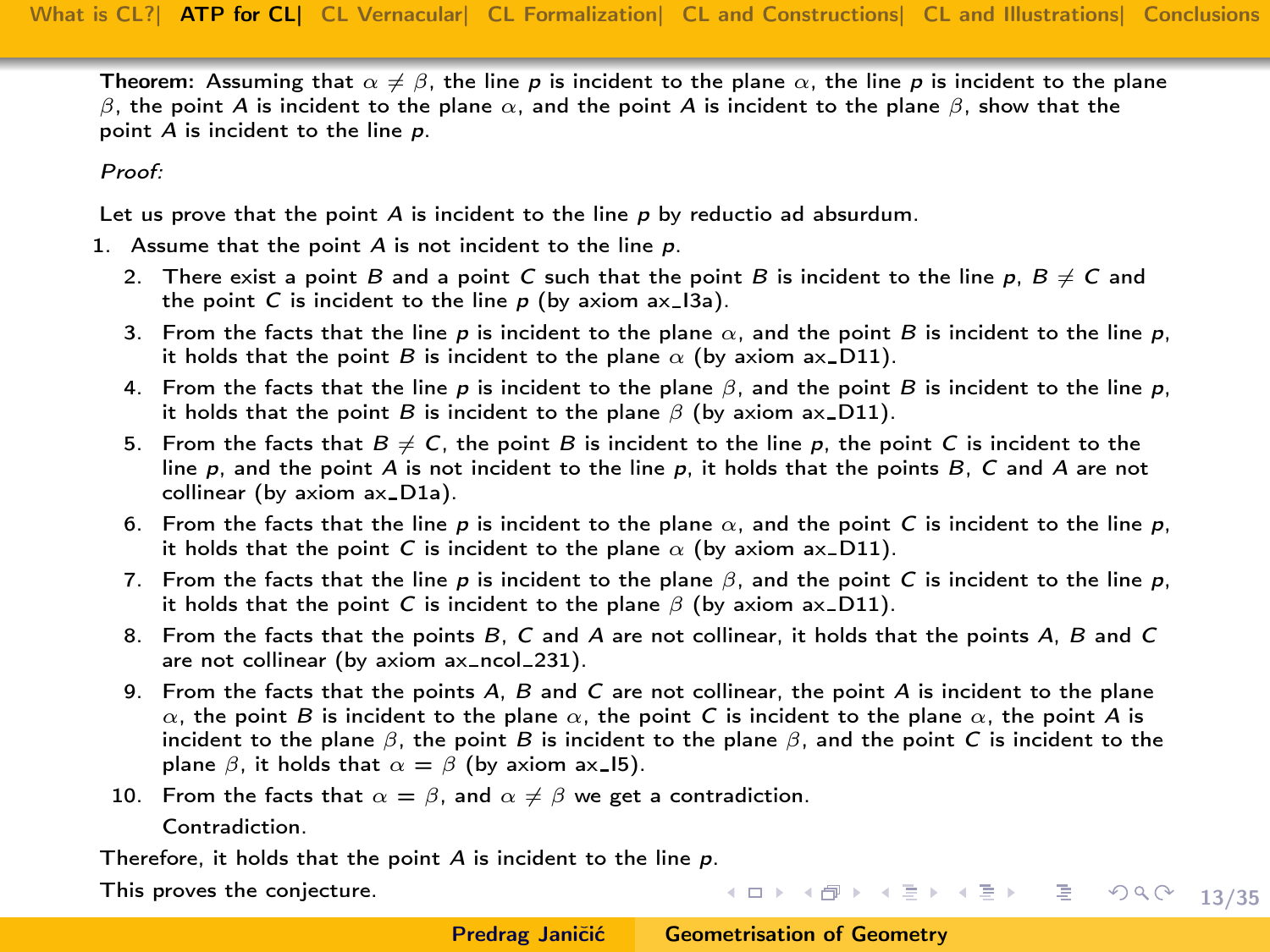

2 [Automated Theorem Proving for CL](#page-10-0)

#### 3 [CL Vernacular](#page-13-0)

- 4 [CL-based Formalizations of Geometry](#page-17-0)
- 5 [CL and Construction Problems](#page-23-0)
- 6 [CL and Geometry Illustrations](#page-27-0)

7 [Conclusions and Possible Directions for Future Work](#page-33-0)

지금 지수는 지금에 대해 주세요.

<span id="page-13-0"></span>14/35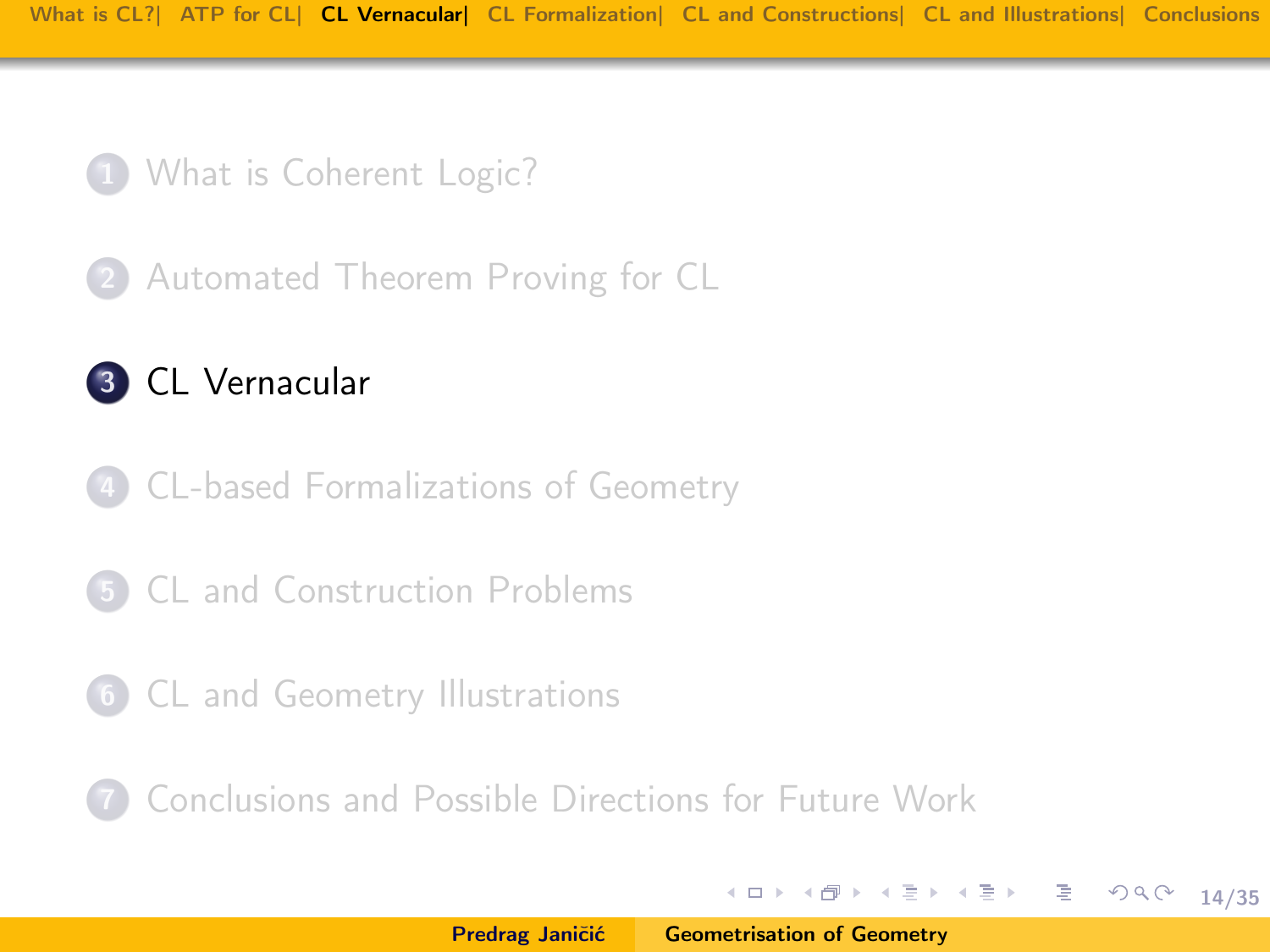# CL Vernacular

- *Vernacular* is the everyday, ordinary language of the people of some region
- De Bruijn used the syntagm, trying to "put a substantial part of the mathematical vernacular into the formal system"
- Wiedijk: "Apparently there is a canonical style of presenting mathematics that people discover independently: something like a natural mathematical vernacular."
- The language discussed by Wiedijk is closely related to the CL proof language

(ロ) (日) (日) (日) (日) 로 990 15/35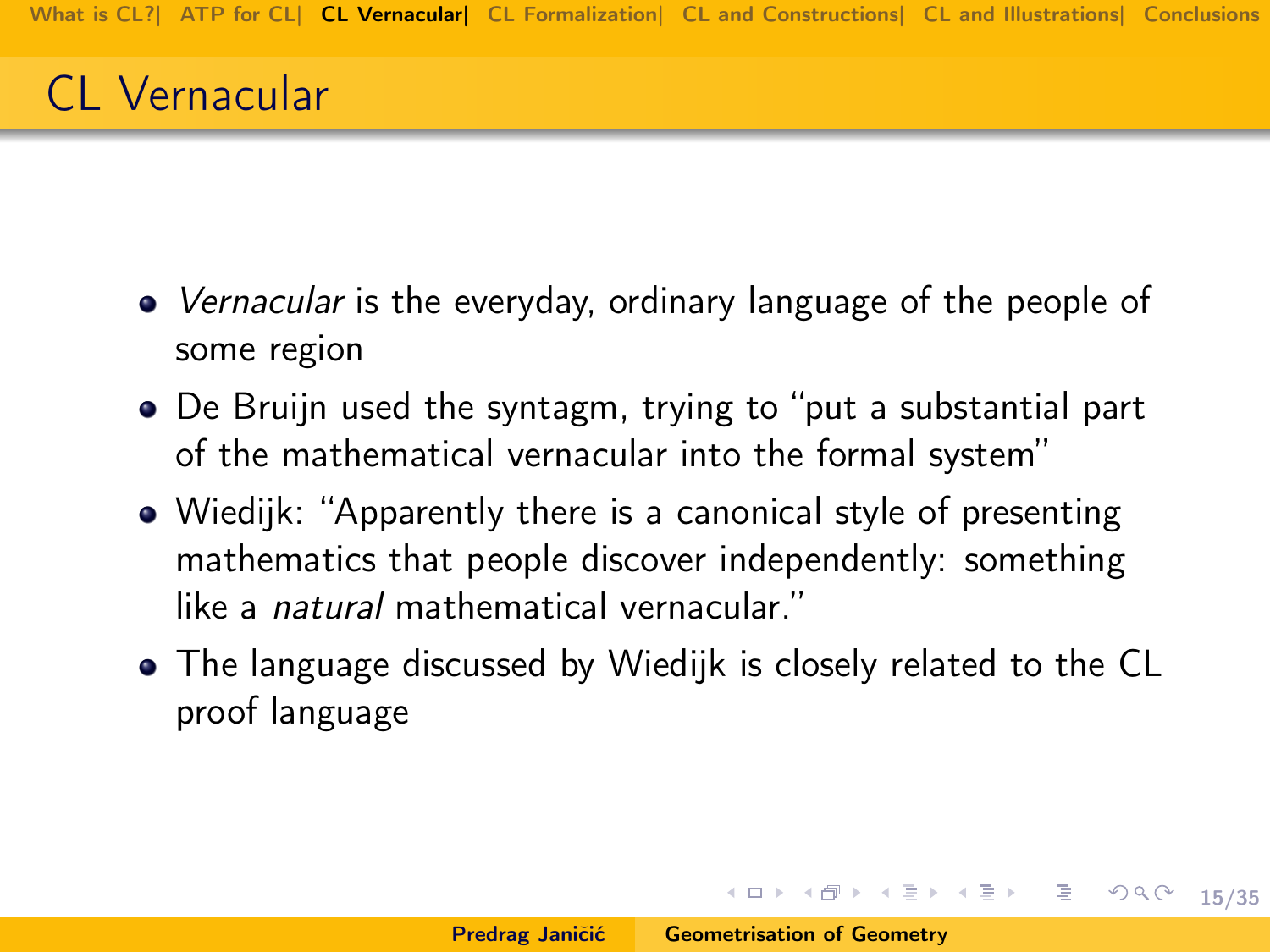## CL Vernacular support

- A proof representation called "coherent logic vernacular" can link different proof formats and tools
- The proposed proof representation is accompanied by a corresponding XML format, specified by a DTD



イロト イ団 トイミト イミト ニヨー りんぴ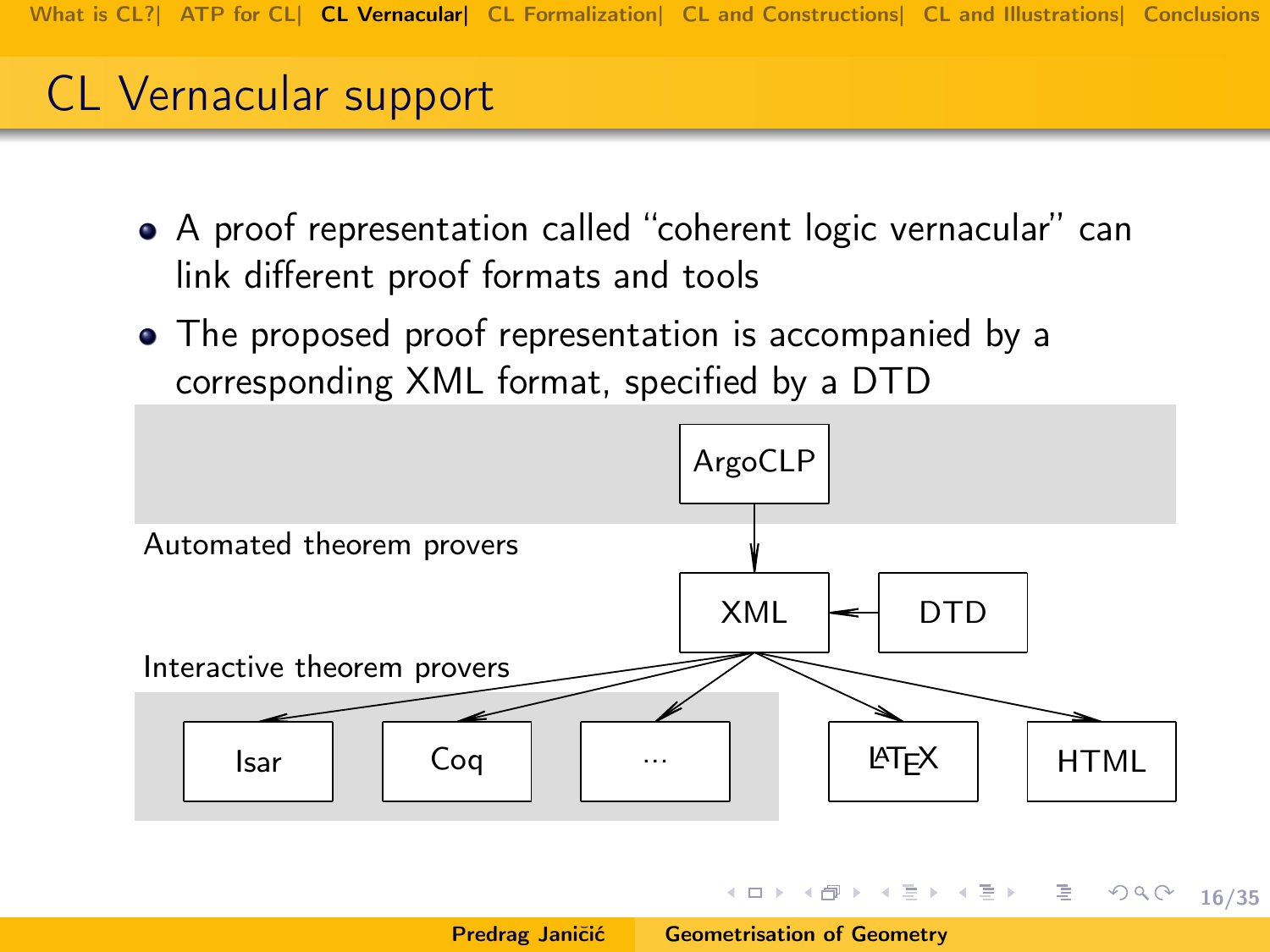```
Theorem th 4 19 : \forallpointbet A B C \landcong A B A D \land cong C
= D.Proof.
 intros.
 bet Bth 3-1 B A).
 col C A B) by applying (ax -410 -3 A B C).
 cong A D A Bth 2.2 A B A D).
 assert = B \vee A \neq B) by applying g1 \wedge B).
 by cases on = B \vee A \neq B).
- {
   assert cong } A \ D \ A \ A) by (\text{substitution}).
   assert = D) by applying ax - 3 A D A).
   assert = D) by (substitution).
   conclude.
   }
 - {
   assert = C \vee A \neq C) by applying g1 \wedge C).
   by cases on = C \vee A \neq C).
   - {
     bet A B A) by (substitution).
     assert = B)th 3.4 A B A).
     assert (False) by (substitution).
     contradict.
     }
   - {
     assert (C \neq A) by (substitution).
     assert = D) by applying 18 \text{ } C \text{ } A \text{ } B \text{ } D).
     conclude.
     }
   }
Qed.
```
イロト イ団 トイミト イミト ニヨー りんぴ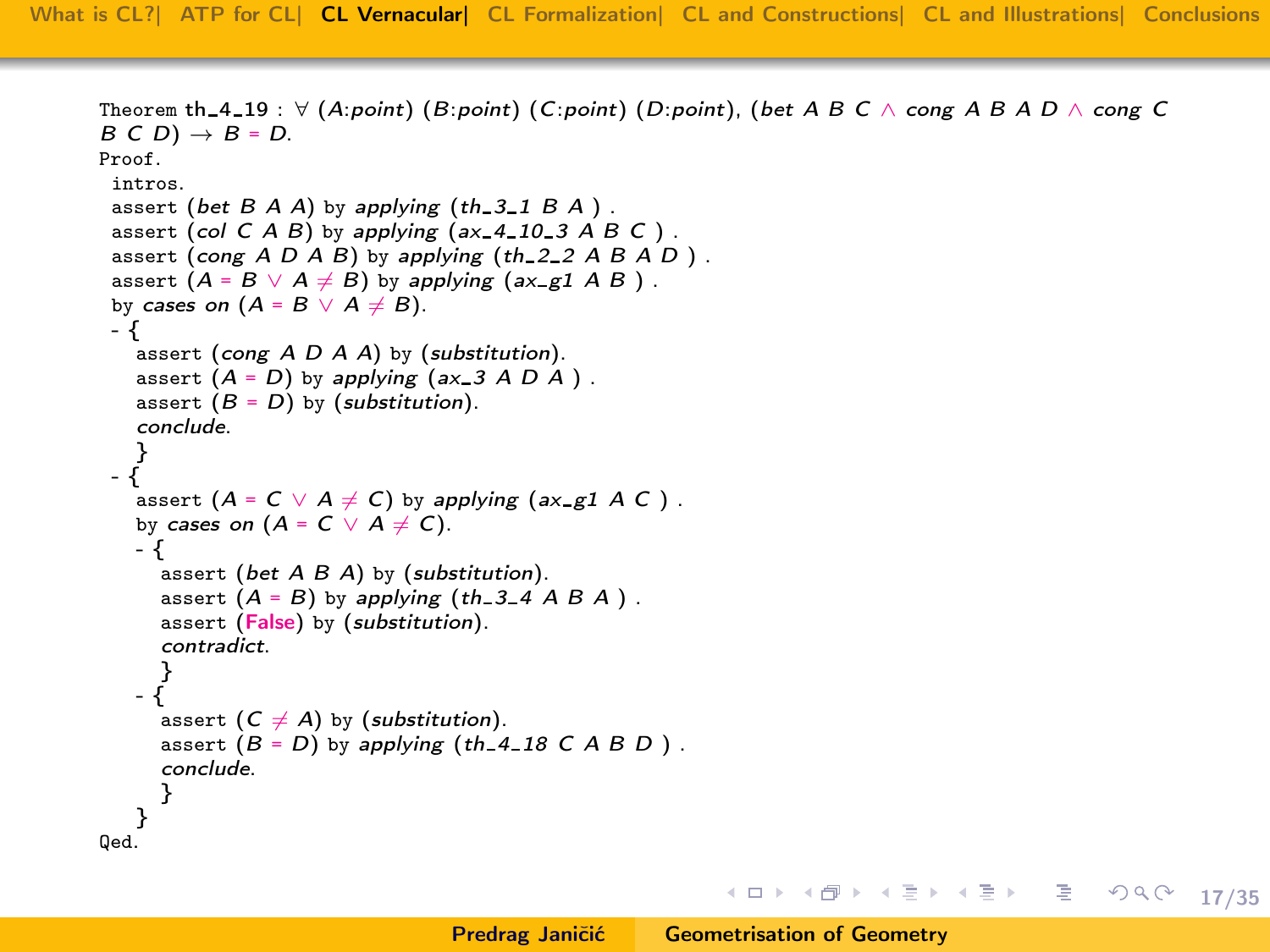1 [What is Coherent Logic?](#page-3-0)

2 [Automated Theorem Proving for CL](#page-10-0)

3 [CL Vernacular](#page-13-0)

#### 4 [CL-based Formalizations of Geometry](#page-17-0)

- 5 [CL and Construction Problems](#page-23-0)
- 6 [CL and Geometry Illustrations](#page-27-0)

7 [Conclusions and Possible Directions for Future Work](#page-33-0)

K ロ ▶ K @ ▶ K 글 ▶ K 글 ▶ │ 글 │

<span id="page-17-0"></span>18/35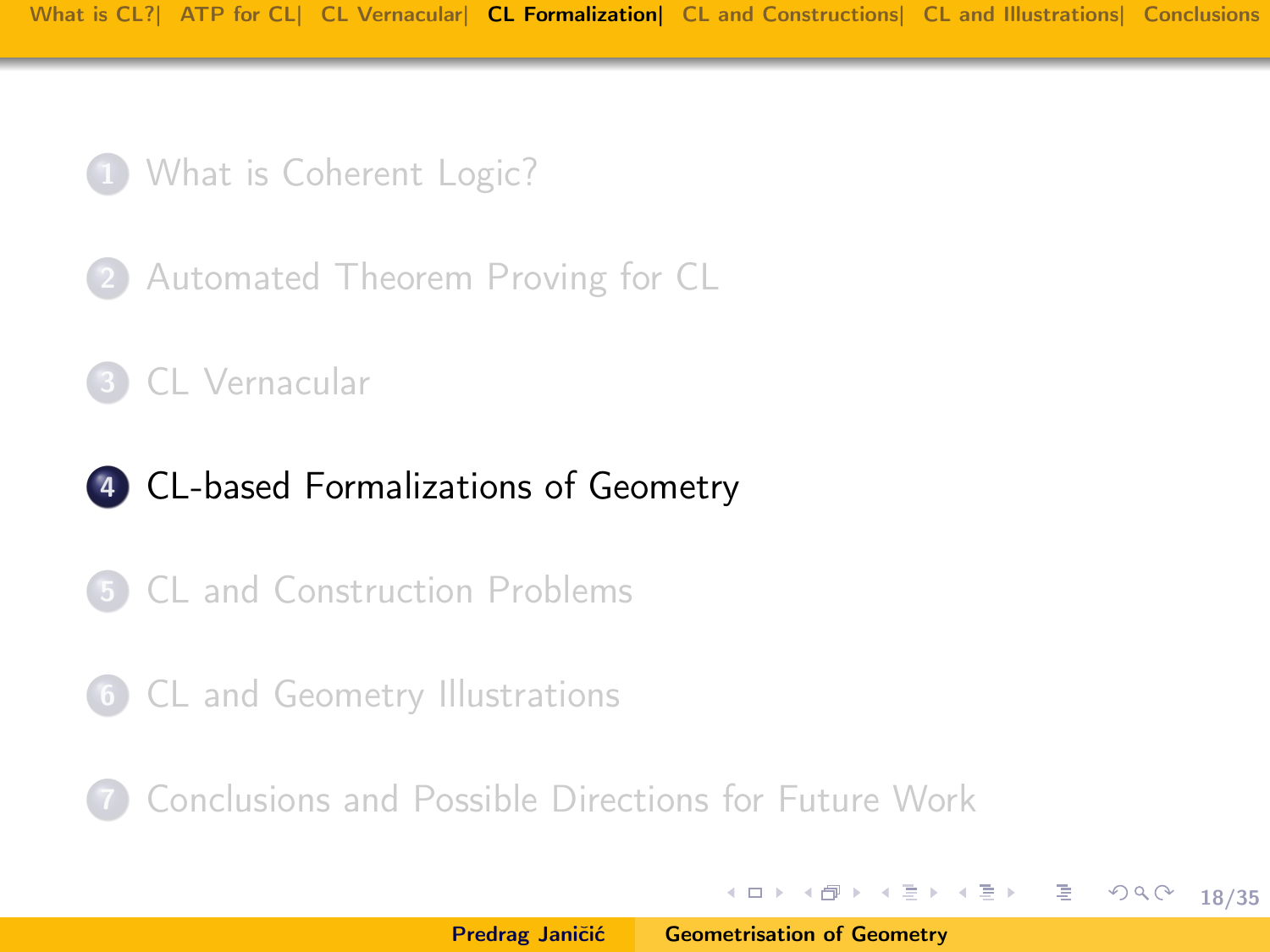## CL-based Formalizations of Geometry

- Large portions of geometry can be easily transformed into CL
- Case study: Metamathematische Methoden in der Geometrie, by Wolfram Schwabhäuser, Wanda Szmielew, and Alfred Tarski
- This book has been a subject of several automation and formalization projects
- Geometry in this book is expressed in terms of FOL with equality, with *points* as the only primitive objects and with two primitive predicate symbols – *cong* and *bet* (for betweeness)
- There are only eleven axioms

K ロ > K 레 > K 코 > K 코 > - 코 - Y Q Q Q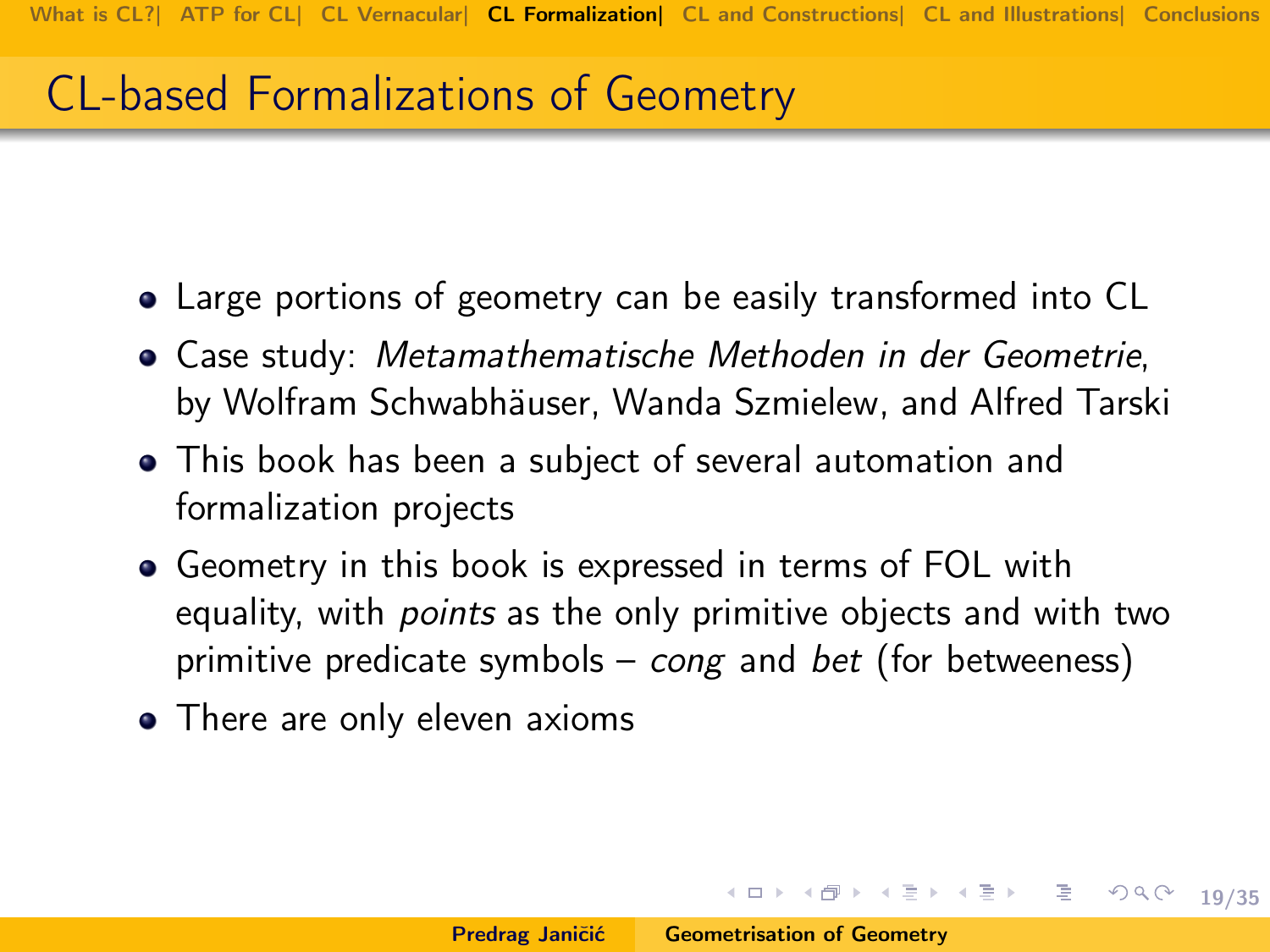#### Schwabhäuser-Szmielew-Tarski axioms

```
Axiom A1: \text{cong}(A, B, B, A)
```
- Axiom A2:  $\text{cong}(A, B, P, Q) \land \text{cong}(A, B, R, S) \Rightarrow \text{cong}(P, Q, R, S)$
- Axiom A3:  $\text{cong}(A, B, C, C) \Rightarrow A = B$
- Axiom A4:  $\exists X$  (bet(Q, A, X)  $\land$  cong(A, X, B, C))
- Axiom A5:  $A \neq B \land bet(A, B, C) \land bet(A', B', C') \land cong(A, B, A', B') \land$  $\mathsf{cong}(B,C,B',C') \ \wedge \ \mathsf{cong}(A,D,A',D') \ \wedge \ \mathsf{cong}(B,D,B',D') \Rightarrow$  $cong (C, D, C', D')$
- Axiom A6:  $bet(A, B, A) \Rightarrow A = B$
- Axiom A7: bet(A, P, C)  $\land$  bet(B, Q, C)  $\Rightarrow \exists X$  (bet(P, X, B)  $\land$  bet(Q, X, A))
- Axiom A8:  $\exists A \exists B \exists C (\neg bet(A, B, C) \land \neg bet(B, C, A) \land \neg bet(C, A, B))$
- Axiom A9:  $P \neq Q \land \text{cong}(A, P, A, Q) \land \text{cong}(B, P, B, Q) \land$  $cong(C, P, C, Q) \Rightarrow (bet(A, B, C) \vee bet(B, C, A) \vee bet(C, A, B))$
- Axiom A10:  $bet(A, D, T) \wedge bet(B, D, C) \wedge A \neq D \Rightarrow$  $\exists X \exists Y \text{ (bet}(A, B, X) \land \text{ bet}(A, C, Y) \land \text{ bet}(X, T, Y))$
- Axiom A11:  $\forall \Phi \forall \Psi \exists A \forall X \forall Y ((X \in \Phi \land Y \in \Psi \Rightarrow \text{bet}(A, X, Y)) \Rightarrow$  $\exists B \forall X \forall Y (X \in \Phi \land Y \in \Psi \Rightarrow \text{bet}(X, B, Y))$

< □ > < @ > < ミ > < ミ > □ ミ → つ Q (20/35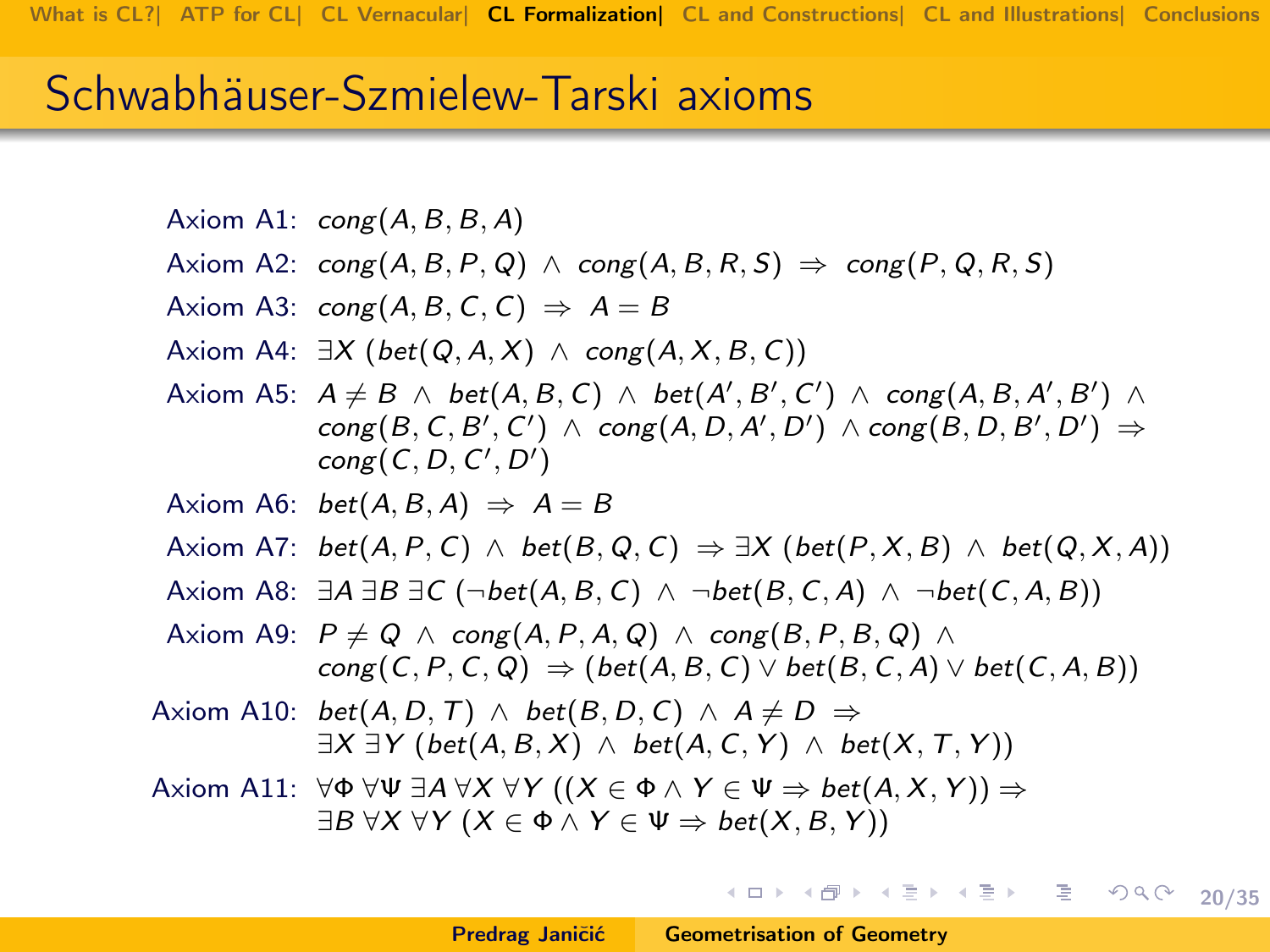## Coherentisation and Proving Method

- The process of coherentisation of the axioms and theorems was straightforward
- From the original 179 theorems (from chapters 1 to 12 of the book), the process gave 238 CL formulae (while 5 schematic theorems involving *n*-tuples were considered only for  $n = 2$ )
- The proving process for one theorem goes as follows:
	- All axioms and theorems that precede the theorem are passed to resolution provers (Vampire, E, and SPASS)
	- If one of the resolution provers proves the conjecture, the list of used axioms/theorems is used for proving the conjecture again until the list of used axioms/theorems remains unchanged
	- With the obtained list of axioms/theorems, ArgoCLP prover is invoked, and (if successful) the proof is exported in the CL vernacular XML format

イロメ イ部メ イヨメ イヨメ 一番

 $\mathcal{O}QC - 21/35$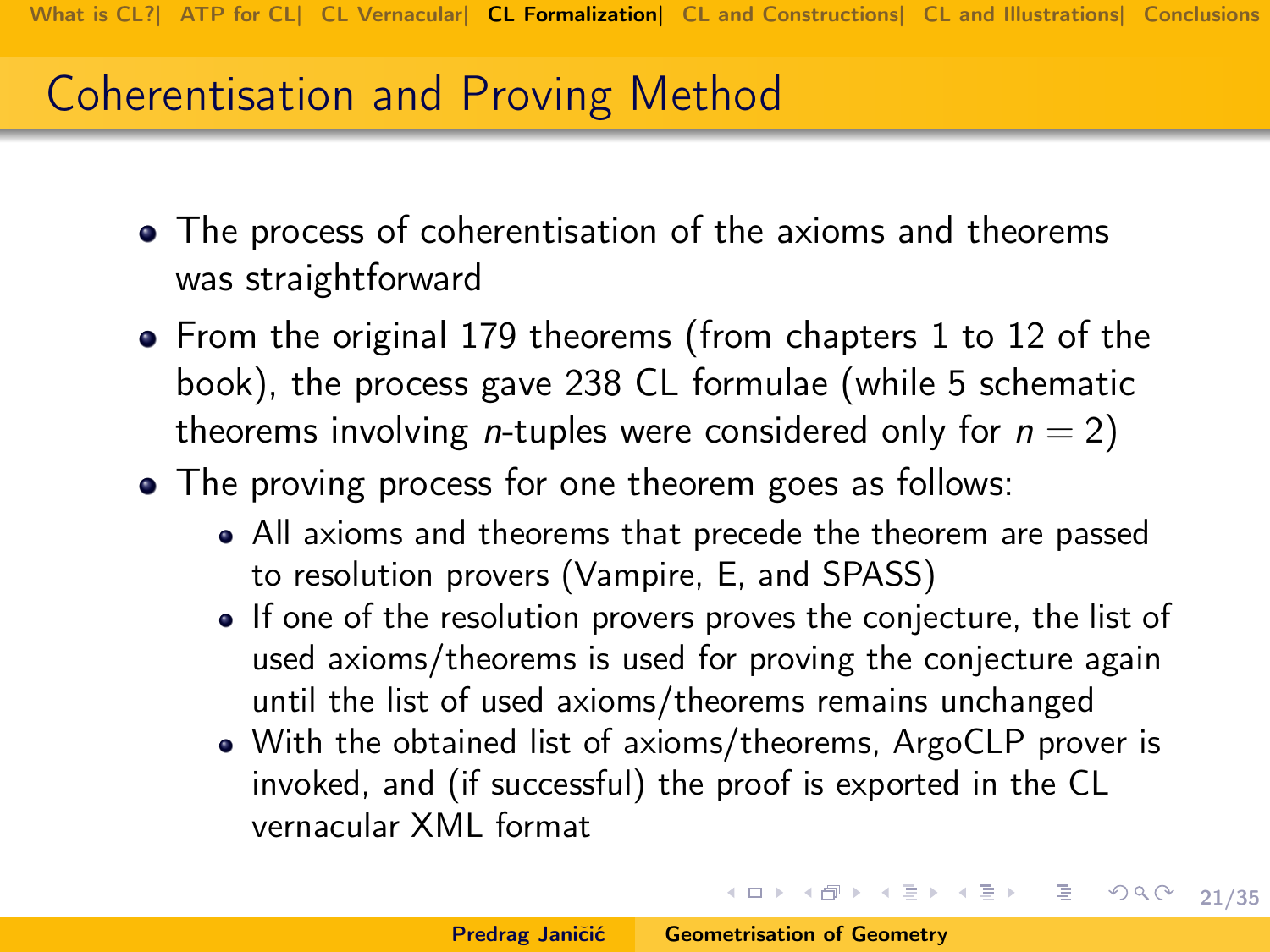### Results and Outputs

- ArgoCLP (supported by resolution provers) proved 37% of the theorems automatically
- One of the outputs of the study: a digital version of the book, with all axioms, definitions, theorems, and generated proofs filled-in, all in the natural language form

K ロ > K @ → K 할 > K 할 > 1 할 → 9 Q Q + 22/35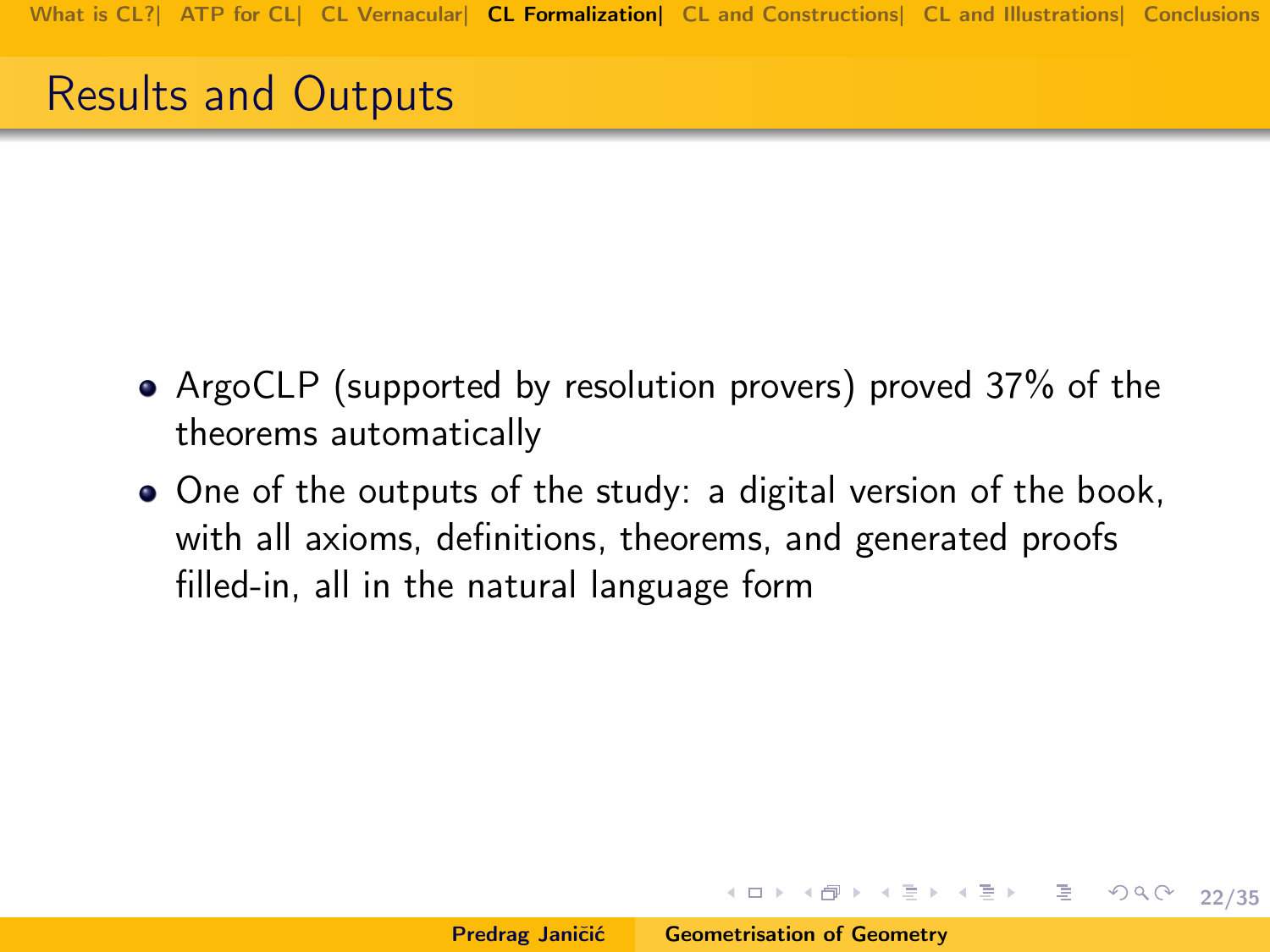#### Results and Outputs – Example



23/35

重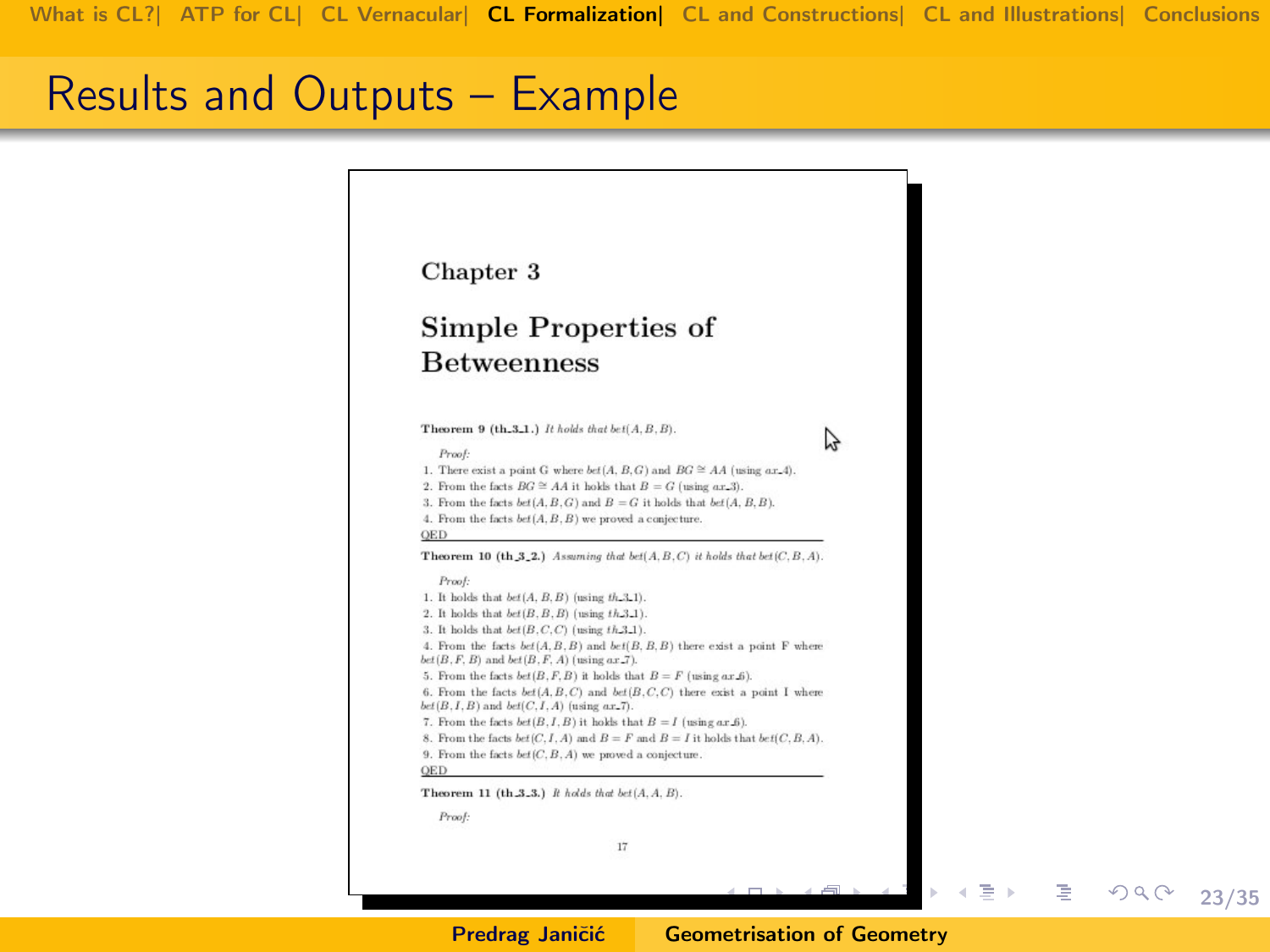- 1 [What is Coherent Logic?](#page-3-0)
- 2 [Automated Theorem Proving for CL](#page-10-0)
- 3 [CL Vernacular](#page-13-0)
- 4 [CL-based Formalizations of Geometry](#page-17-0)
- 5 [CL and Construction Problems](#page-23-0)
- 6 [CL and Geometry Illustrations](#page-27-0)

7 [Conclusions and Possible Directions for Future Work](#page-33-0)

イロメ イ部メ イミメ イミメー

<span id="page-23-0"></span>24/35

重。  $OQ$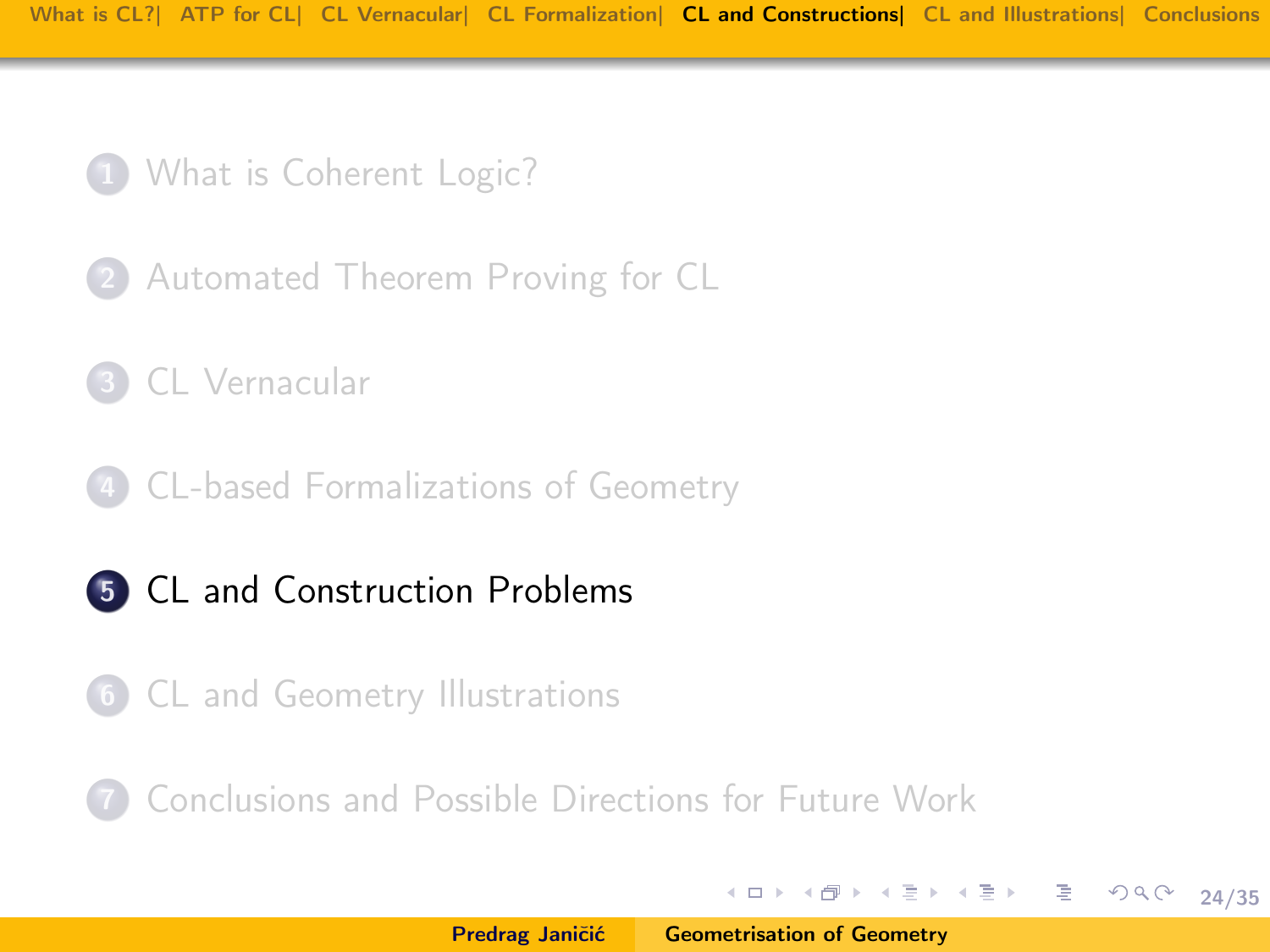# CL and Construction Problems

- Statements of the form ∀∃ naturally arise in geometry, for instance – in construction problems
- For a construction problem, roughly said, the task is to *prove* constructively a theorem of the form:

$$
\forall \vec{x} \exists \vec{y} \; \Psi(\vec{x};\vec{y})
$$

• Sometimes even more (solution exists iff  $\Phi(\vec{x})$ ):

$$
\forall \vec{x}(\Phi(\vec{x}) \Rightarrow \exists \vec{y} \; \Psi(\vec{x}; \vec{y}) \; \wedge \; \neg \Phi(\vec{x}) \Rightarrow \neg \exists \vec{y} \; \Psi(\vec{x}; \vec{y}))
$$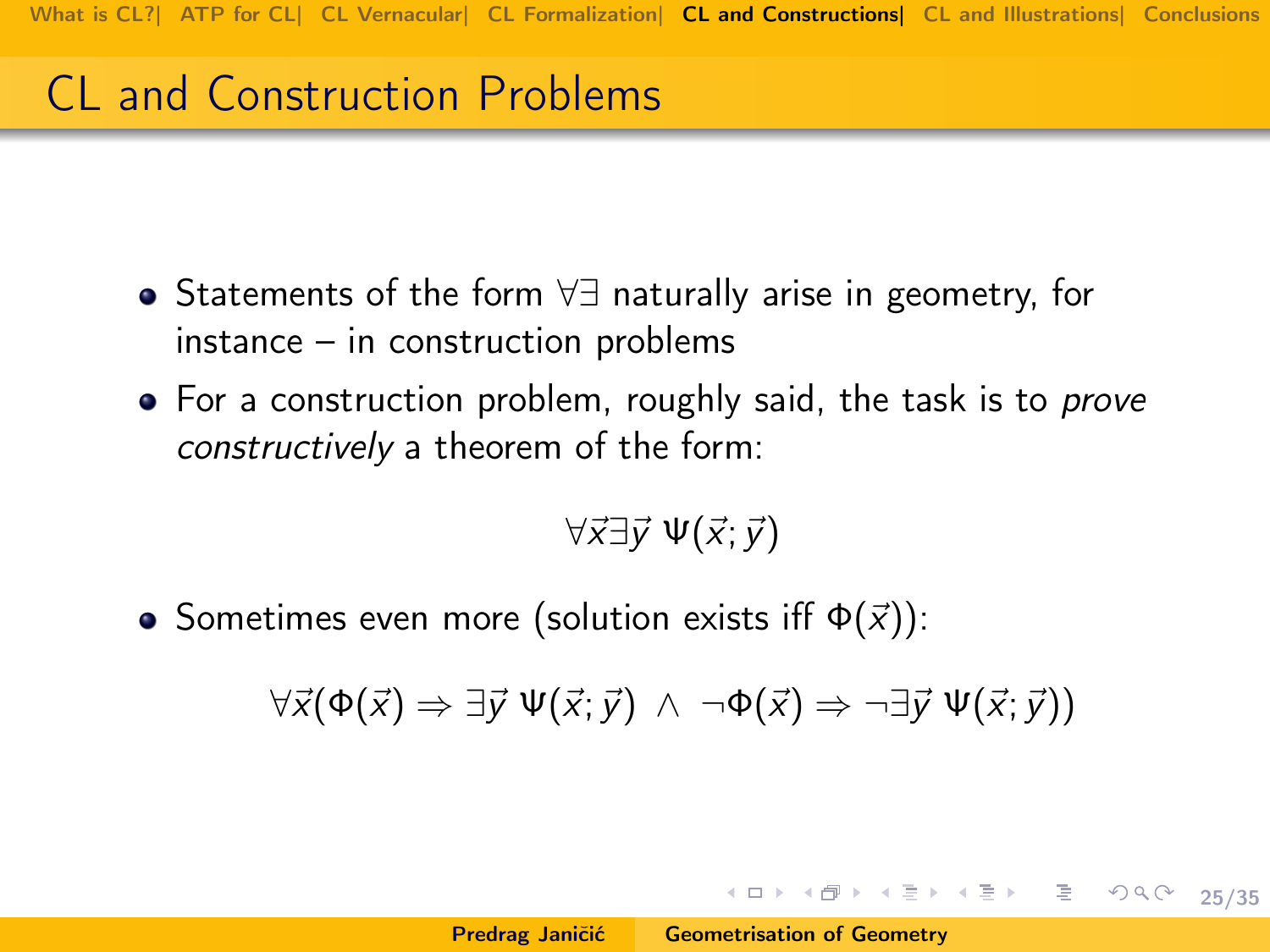## CL and Construction Problems – Example

- Example (Wernick's problem 4): Given points A, B, and G, construct a triangle ABC, such that G is the centroid of ABC.
- A careful analysis leads to the theorem that gives a full characterization of solvability:

 $\forall A, B, G$  ( $\neg$ collinear( $A, B, G$ )  $\Leftrightarrow$ 

 $\exists C.(\neg$ collinear(A, B, C)  $\land$  centroid(G, A, B, C)))

• With the help of our solver for construction problems ArgoTriCS, the above conjectures can be proved by ArgoCLP

4 ロ → 4 레 → 4 레 → 4 페 → 기료 → 주의 기료 → 26/35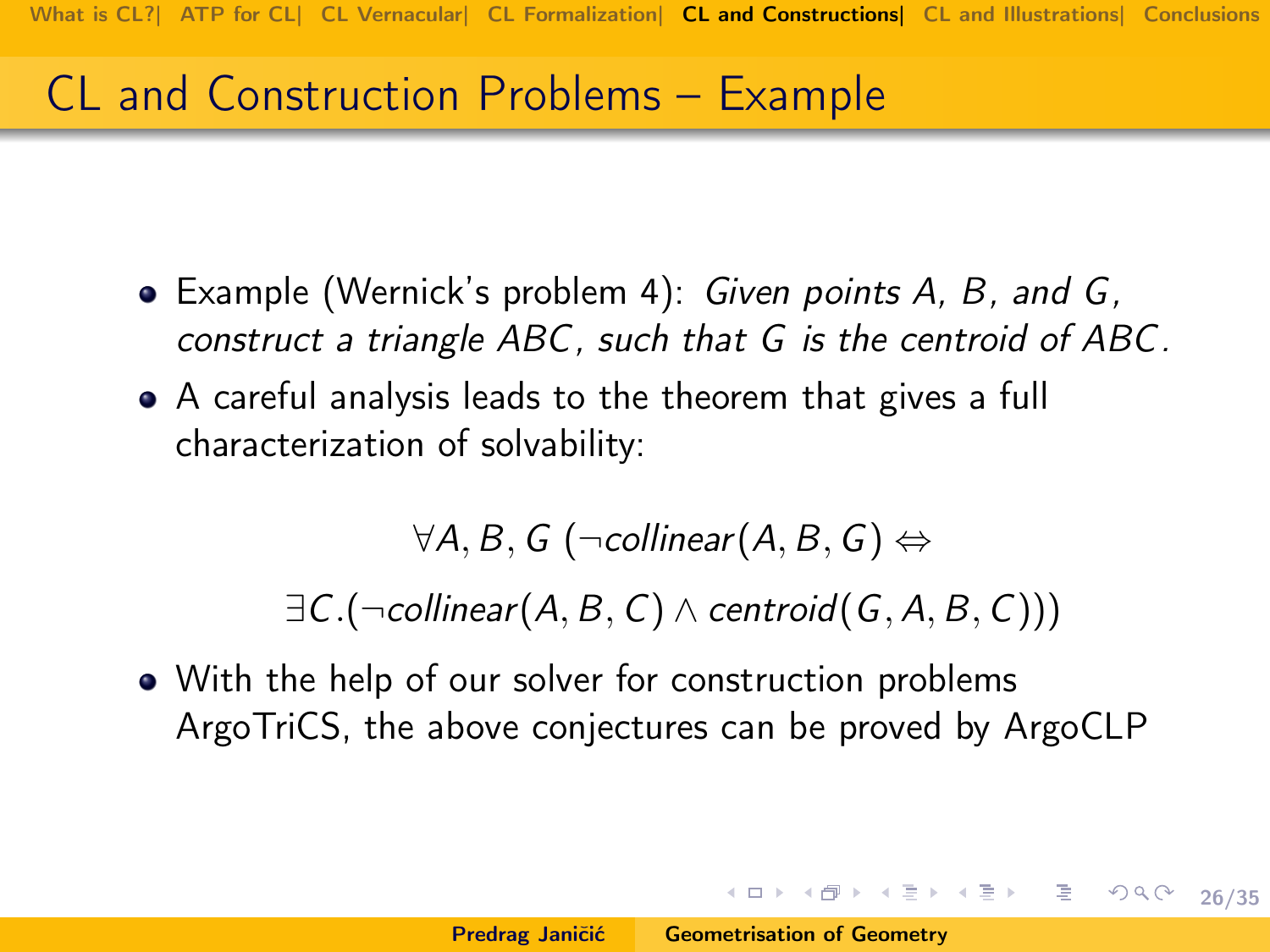#### Compendium of Construction Problems

| The list of Wernick's problems                                                                                                                                                                                                 |                            |                                   |                                   |                                |  |  |
|--------------------------------------------------------------------------------------------------------------------------------------------------------------------------------------------------------------------------------|----------------------------|-----------------------------------|-----------------------------------|--------------------------------|--|--|
|                                                                                                                                                                                                                                |                            |                                   |                                   |                                |  |  |
| Statuses of all problems: S (s) denotes that the problem is solvable and its solution is given, S (ns) denotes that the problem is proved solvable but its solution is not given, L that the problem is locus dependent, R tha |                            |                                   |                                   |                                |  |  |
| problem is redundant, while U denotes that the problem is unsolvable.                                                                                                                                                          |                            |                                   |                                   |                                |  |  |
| L.A.B.C.S(s)                                                                                                                                                                                                                   | 2.A.B.O.L<br>7, A, B, H, L | 3. A. B. M. S (s)                 | 4. A. B. Ms. S (s)                | S.A.B.M. R                     |  |  |
| 6. A. B. G. S (s)                                                                                                                                                                                                              |                            | $0, A, B, H_b, L$                 | 9. A. B. H. L                     | 10. A. B. H S (s)              |  |  |
| 11. A.B.T. 5(s)                                                                                                                                                                                                                | 12. A. B. T. S (s)         | 13. A. B. T. L                    | 14. A.B.1 5(s)                    | 15. A. C. O. L.                |  |  |
| 16. A. C. M. S (s)                                                                                                                                                                                                             | 17. A. C. M <sub>b</sub> R | 18. A. C. M. S (s)                | 19. A. C. G S (s)                 | 20. A. C. H. L                 |  |  |
| 21. A. C. Hs L                                                                                                                                                                                                                 | 22. A. C. H. L.            | 23. A. C. H S (s)                 | 24. A. C. T. S (s)                | 25. A. C. Ts L                 |  |  |
| 26. A. C. T. S (s)                                                                                                                                                                                                             | 27. A. C. J S (s)          | 28. A.O.M. S(s)                   | 29. A.O.M <sub>b</sub> L          | $30. A. O. M_c L$              |  |  |
| 31. A. O. G 5 (s)                                                                                                                                                                                                              | 32. A. O. H. S (s)         | 33. A. O. H., S (s)               | 34. A. O. H. S (s)                | 35. A. O. H 5 (s)              |  |  |
| 36. A. O. T. S (s)                                                                                                                                                                                                             | 37. A. O. Th. S (s)        | 38. A.O. L. S(s)                  | 39. A. Q. I S (s)                 | 40. A. M., Ms. 5 (s)           |  |  |
| 41. A. M <sub>3</sub> , M <sub>c</sub> 5(5)                                                                                                                                                                                    | 42. A. M., G R             | 43. A. M., H. L                   | 44. A. M., H. 5(s)                | 45. A. M., H. S (s)            |  |  |
| 46. A. M., H S(s)                                                                                                                                                                                                              | 47. A. M., T. S (s)        | 48. A. M., T. U.                  | 49. A. M., T. U                   | 50. A. M. 1 S(s)               |  |  |
| 51. A. Mr., M. S (s)                                                                                                                                                                                                           | 52. A. M., G. S (s)        | 53. A. M., H. L.                  | 54. A. M., H. L.                  | 55. A. M., H. L.               |  |  |
| 56. A. Ms. H S (s)                                                                                                                                                                                                             | 57. A. Mk. T. S (5)        | 50. A. M., T. L.                  | 59. A. Mh. T. S (s)               | 60. A. Mk. J S (s)             |  |  |
| 61. A. M., G 5(s)                                                                                                                                                                                                              | 62. A. Mc. H. L            | 63. A. M., H <sub>8</sub> L       | 64. A. M., H. L.                  | 65. A. M., H S(s)              |  |  |
| 66. A. M., T. S (s)                                                                                                                                                                                                            | $67. A, M, Tk$ $S(s)$      | 68. A. M. T. L                    | 69. A. M. J. S (s)                | 20. A. G. H. L                 |  |  |
| 71. A. G. Hs S(s)                                                                                                                                                                                                              | 72. A. G. H. S (s)         | 73. A. G. H S (s)                 | 74. A. G. T. S (s)                | 75. A. G. Ts. U                |  |  |
| 76. A. G. T. U                                                                                                                                                                                                                 | 77. A. G. I S (s)          | 78. A. H., H. 5(5)                | 79. A. H., H. S (s)               | 80. A.H., H L                  |  |  |
| 81. A. H., T. L.                                                                                                                                                                                                               | 82. A. H., T. S (s)        | 83. A. H., T. S(s)                | 84. A. H., J S (s)                | 85. A. H., H. S (s)            |  |  |
| 86. A. H., H L                                                                                                                                                                                                                 | 87. A. H., T. S (s)        | 88. A. H. T. L                    | 89. A. H. T. S (s)                | 90. A. H. J S (s)              |  |  |
| 91. A. H., H L                                                                                                                                                                                                                 | 92. A. H., T., S (s)       | 93. A. H., T. S (s)               | 94. A. H., T. L.                  | 95. A. H., J 5 (s)             |  |  |
| 96. A. H. T. S(s)                                                                                                                                                                                                              | 97. A. H. T. U             | 96.A.H.T. U                       | 99. A. H. I S (ns)                | 100. A. T., T. 5 (s)           |  |  |
| 101. A. T. T. S (s)                                                                                                                                                                                                            | 102. A. T. J L             | 103 A. $T_b$ , $T_c$ $S(s)$       | 104. A. Tr. 1 S (s)               | $105$ , A, T, $\Box$ $S(6)$    |  |  |
| 105, B, C, O L                                                                                                                                                                                                                 | 107. B. C. M. R            | 108. B. C. M <sub>b</sub> , S (s) | 109. B. C. M. S (s)               | 110, B. C. G S (s)             |  |  |
| 111. B.C.H. L                                                                                                                                                                                                                  | 112. B. C. H. L            | 113. B. C. H. L                   | $\frac{1}{2}$ 114, B, C, H $S(6)$ | 115, B, C, T, L                |  |  |
| 116, B. C. T. S (s)                                                                                                                                                                                                            | 117. B. C. T. S (s)        | 118.B.C.I S(s)                    | 119. B. O. M. L.                  | 120, B, O, M <sub>b</sub> S(s) |  |  |
| 121. B. O. M. L.                                                                                                                                                                                                               | 122. B. O. G S (s)         | 123 B.O.H. S(s)                   | 124, B. O. H., S (s)              | 125, B. O. H. S (s)            |  |  |
| 126, B. O. H S (s)                                                                                                                                                                                                             | 127. B. O. T. 5(s)         | 128. B.O. Th 5(s)                 | 129. B. O. T. S (s)               | 130, B. O. J. S (s)            |  |  |
| and more and com-                                                                                                                                                                                                              | and wine he was            | and more than the com-            | and in the case of                | and when you are               |  |  |

Predrag Janičić [Geometrisation of Geometry](#page-0-0)

4 ロ → 4 레 → 4 레 → 4 페 → 기호 → 주의 주의 기호 → 27/35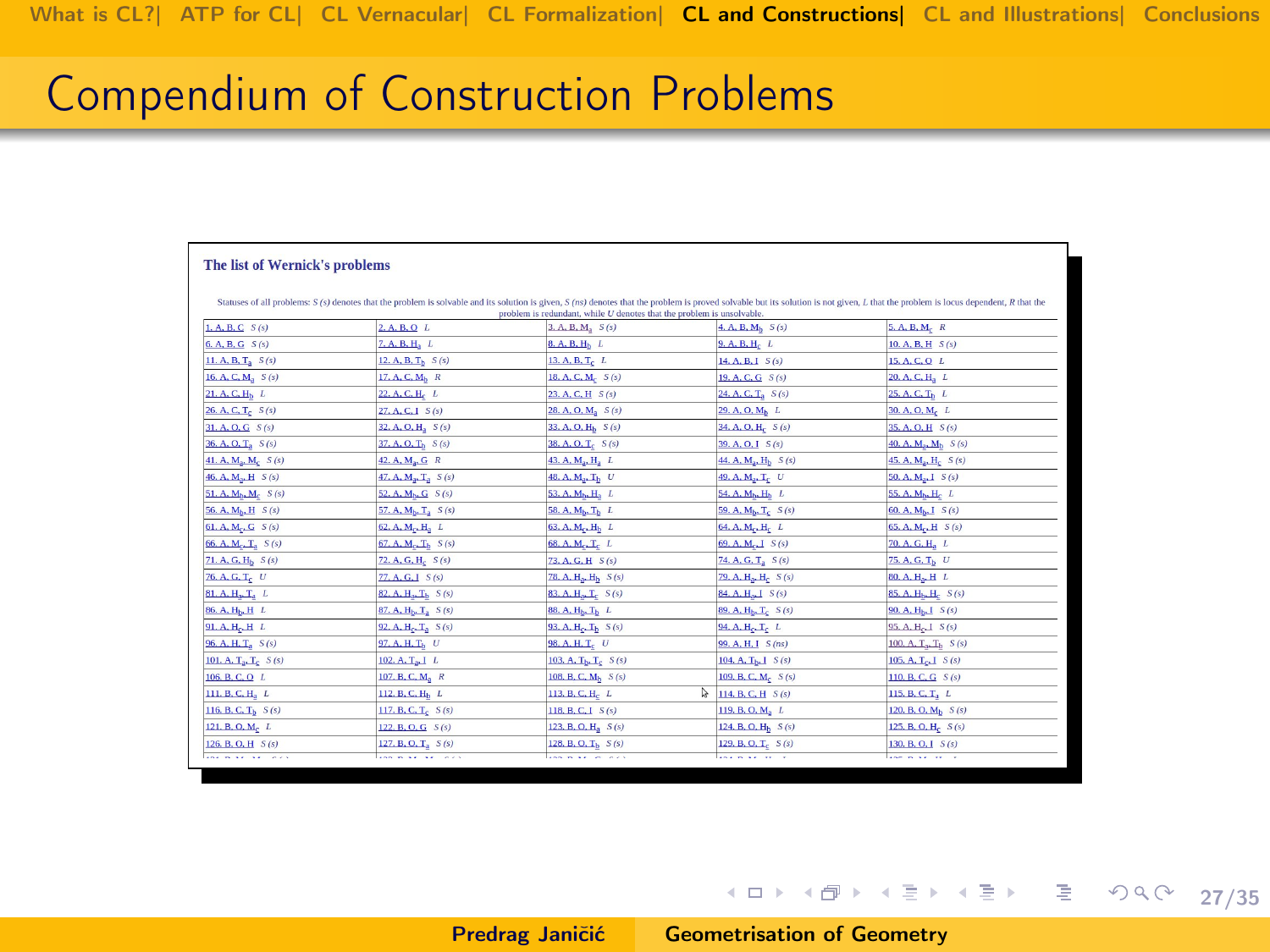- 1 [What is Coherent Logic?](#page-3-0)
- 2 [Automated Theorem Proving for CL](#page-10-0)
- 3 [CL Vernacular](#page-13-0)
- 4 [CL-based Formalizations of Geometry](#page-17-0)
- 5 [CL and Construction Problems](#page-23-0)
- 6 [CL and Geometry Illustrations](#page-27-0)

7 [Conclusions and Possible Directions for Future Work](#page-33-0)

イロメ イ部メ イミメ イミメー

<span id="page-27-0"></span>28/35

重。  $2Q$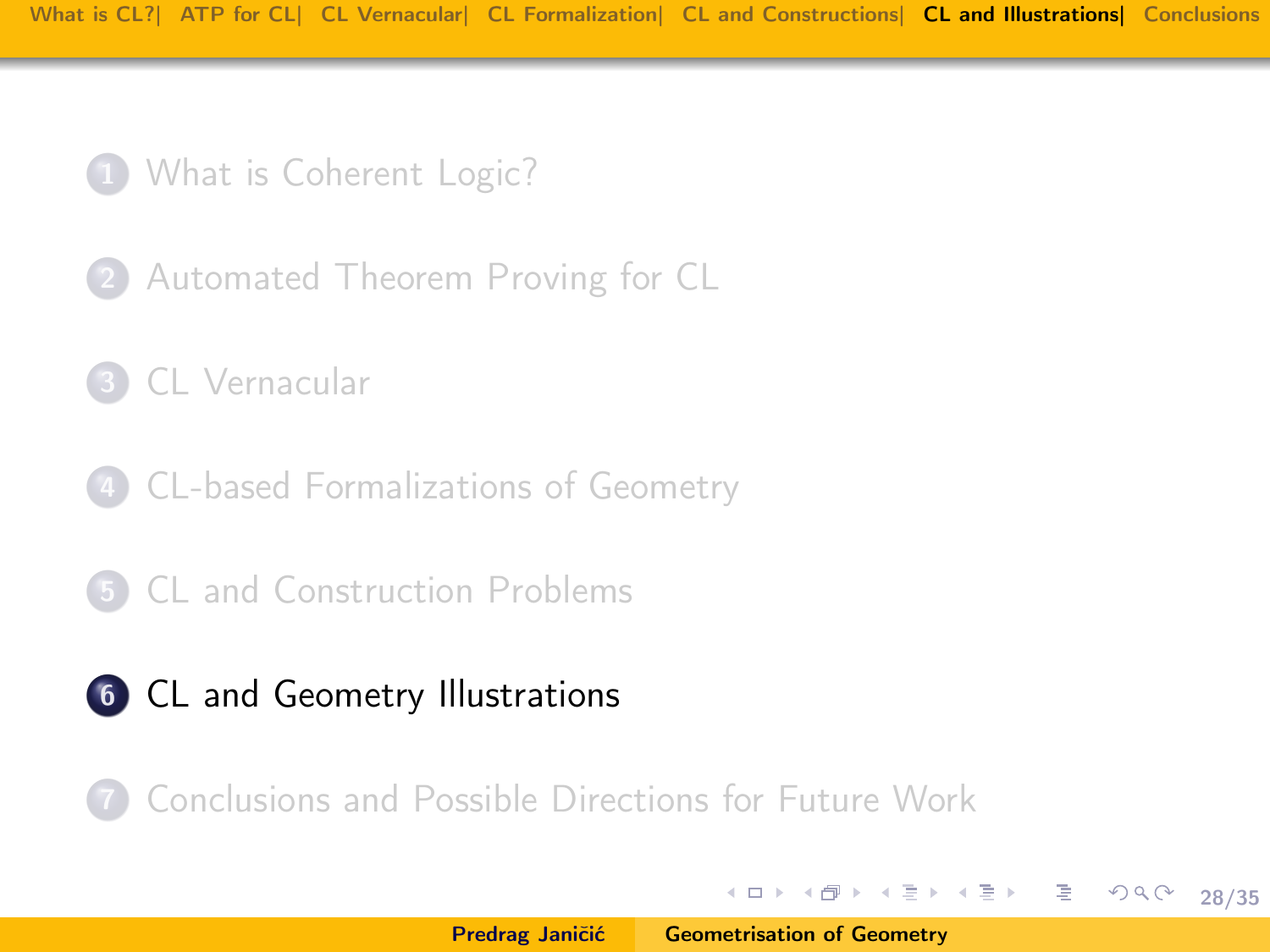# CL and Geometry Illustrations

- In geometry and in the whole of mathematics, illustrations are often very valuable, but almost always just an informal content
- Links between proofs and illustration are loose: proofs do not rely on illustrations, illustrations are not derived from proofs
- However, CL proofs, in some cases, can be used for automated generation of illustrations
- The idea is not to instruct a CL prover to generate illustrations, but to generate illustrations from CL proofs
- Hence, proofs can carry information for illustrations

4 ロ → 4 레 → 4 레 → 4 레 → → 레 레 레 → 레 → 레 게 레 레 레 → 기<br>35/35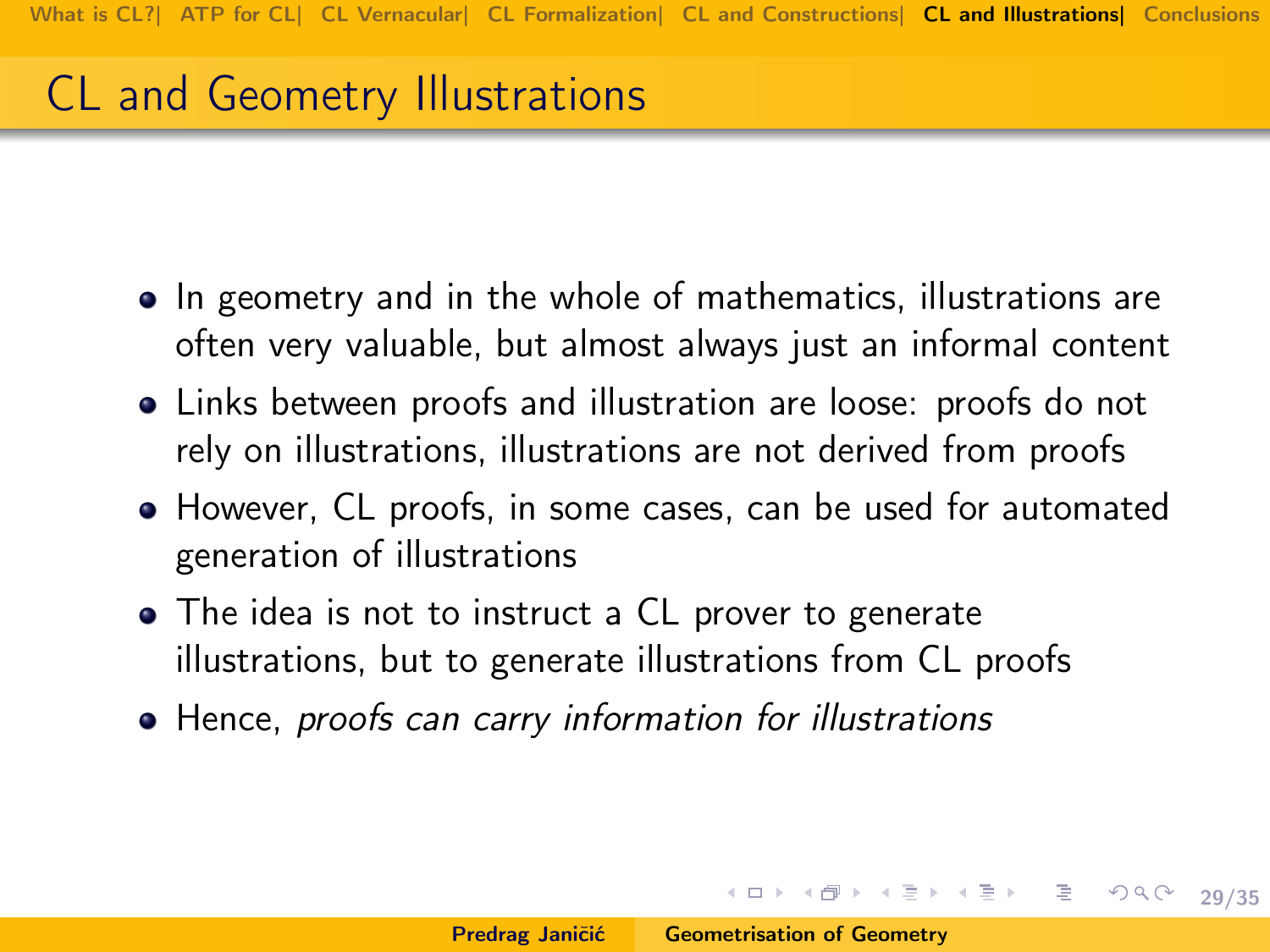# CL and Geometry Illustrations (2)

- In CL proofs, axioms of the following form are used:  $A_1(\vec{x}) \wedge \ldots \wedge A_n(\vec{x}) \Rightarrow \exists \vec{y} (B_1(\vec{x},\vec{y}) \vee \ldots \vee B_m(\vec{x},\vec{y}))$
- Each axiom with  $m > 0$  (i.e., introducing news objects) need to have an associated illustration rule
- For example, an axiom for any two points A and B, there is a point C such that  $bet(A, B, C)$  can be modeled in GCLC in the following way:

```
random r
expression r' {1+r}
```

```
towards C A B r'
```
(ロ) (日) (日) (日) (日) 로 99.0 30/35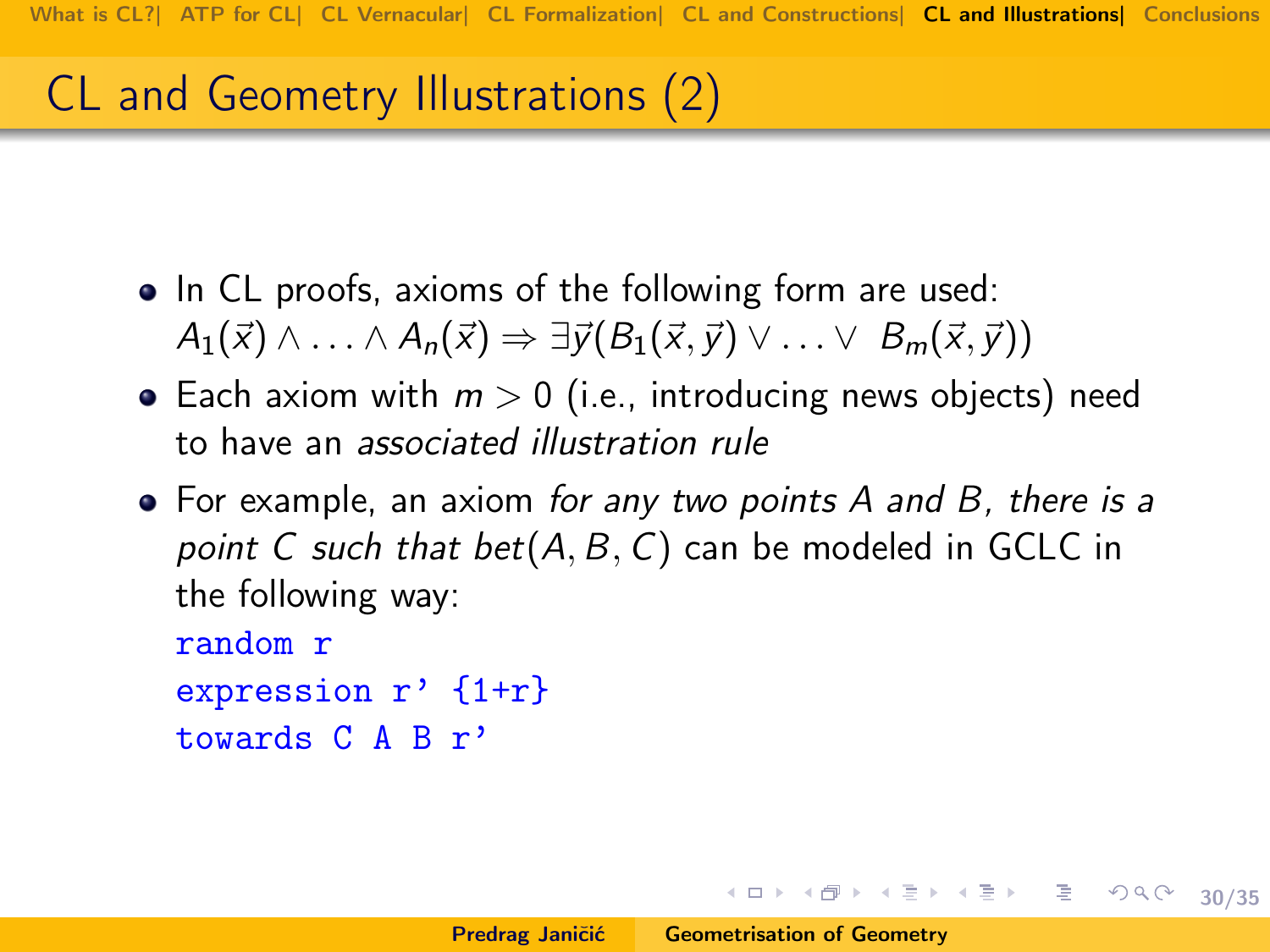# CL and Geometry Illustrations (3)

- If the conjecture being proved has the form:  $\forall \vec{x}(\Phi(\vec{x}) \Rightarrow \exists \vec{v} \; \Psi(\vec{x};\vec{v}))$  in order to illustrate it, one must have initial objects  $\vec{x}$  meeting conditions  $\Phi(\vec{x})$
- So, the first step is to prove that  $\Phi(\vec{x})$  is consistent (if it is not, the statement is trivially valid), i.e., to prove  $\exists \vec{x} \Phi(\vec{x})$
- A constructive proof of this conjecture will give one model for  $\Phi(\vec{x})$  and will serve as a basis for an illustration for the main proof
- This step may not be easy and it actually involves solving a geometry construction problem

4 ロ > 4 레 > 4 페 > 4 페 > 기로 → 이익 → 31/35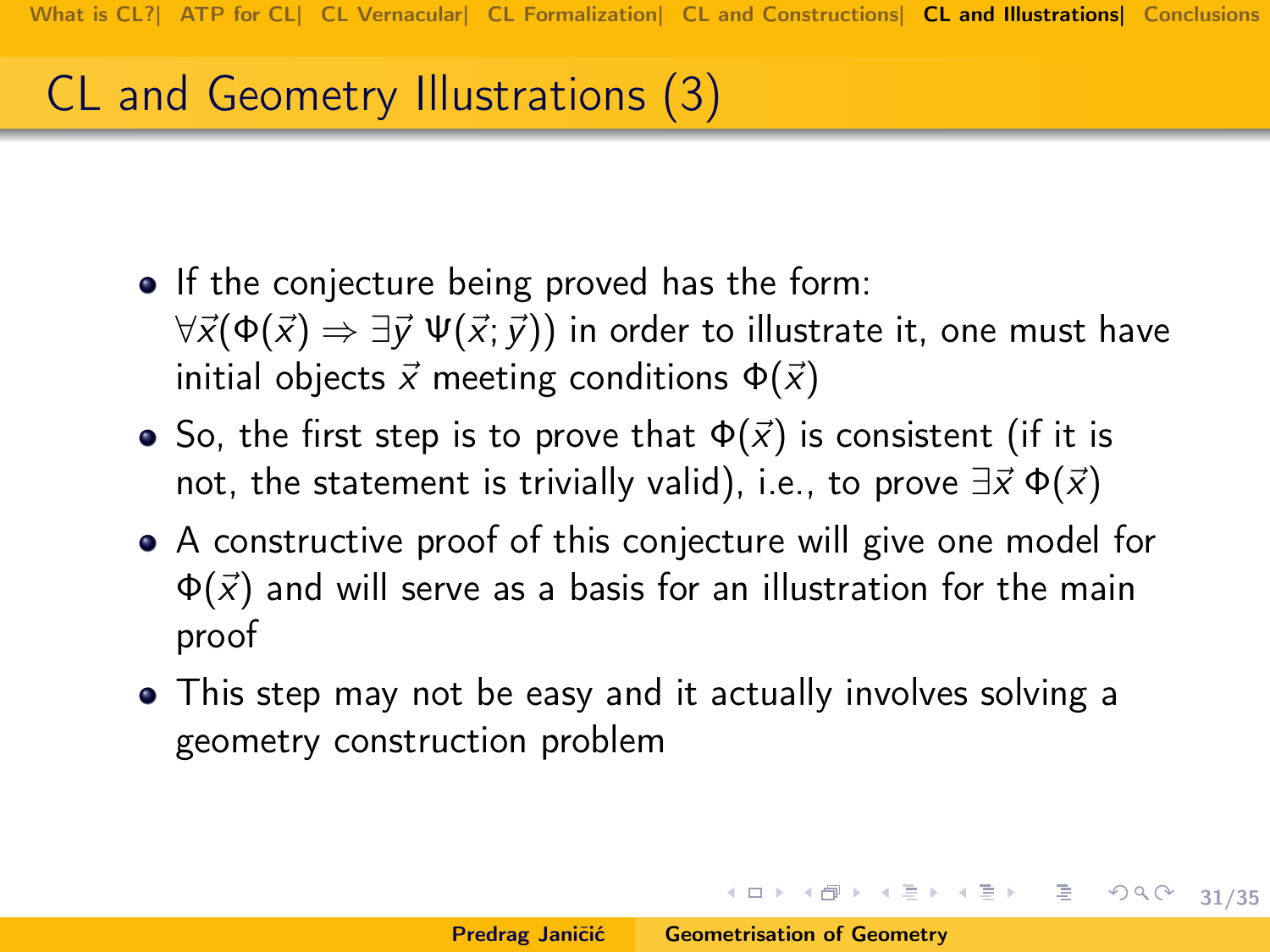## CL and Geometry Illustrations – Example

Artificial example:

- Given the points A, B, C, such that  $A \neq B$ , AB  $\cong$  AC, and  $AB \cong BC$ , prove there is a point O such that  $OA \cong OB \cong OC$
- First step: prove there are points A, B, C, such that  $A \neq B$ ,  $AB \cong AC$ , and  $AB \cong BC$
- This gives one (say, Cartesian) model
- Second step: interpret each step of the main proof as illustration step (using the illustration rules)

(ロ) (日) (日) (日) (日) 로 990 32/35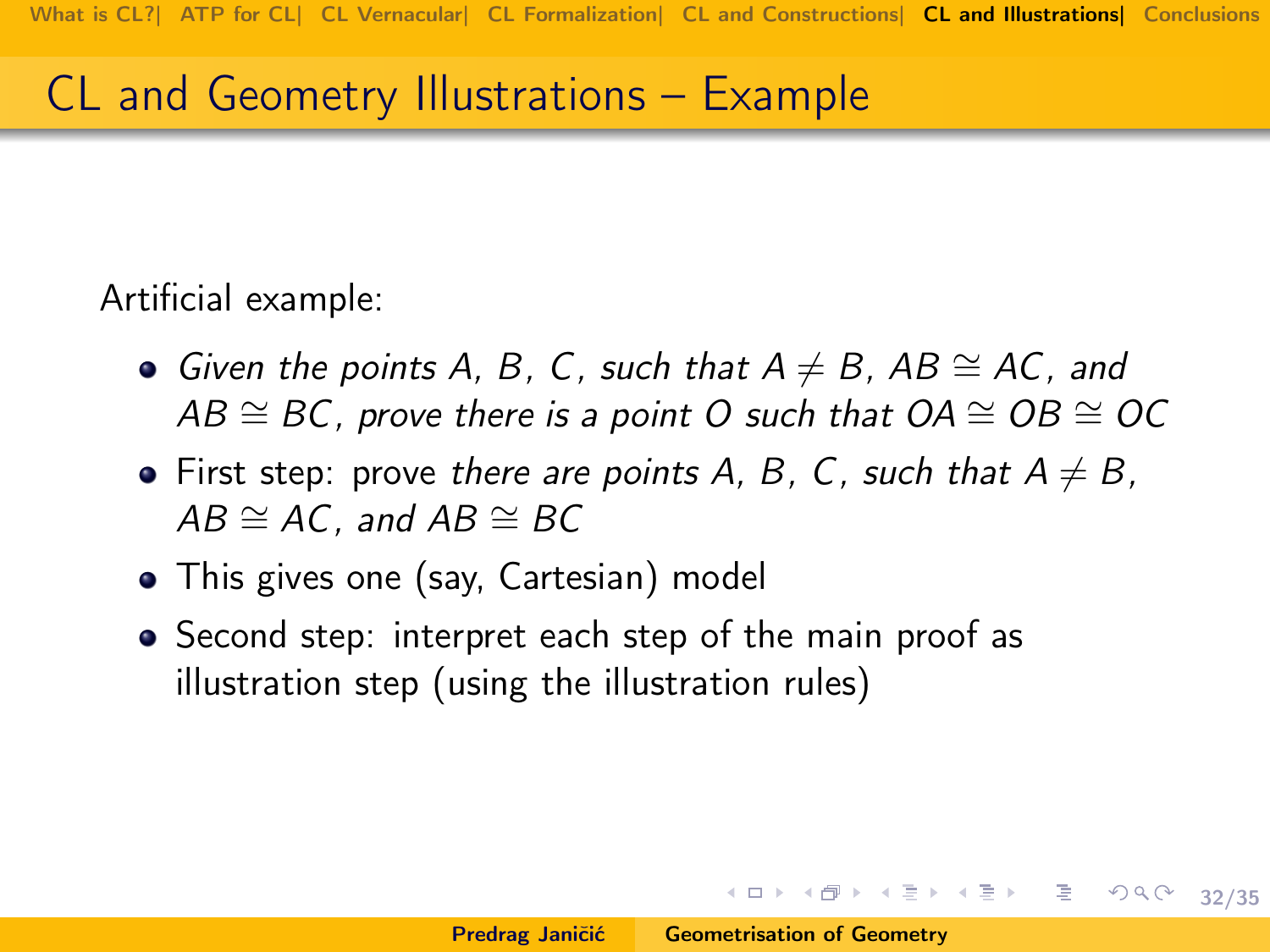[What is CL?|](#page-3-0) [ATP for CL|](#page-10-0) [CL Vernacular|](#page-13-0) [CL Formalization|](#page-17-0) [CL and Constructions|](#page-23-0) [CL and Illustrations|](#page-27-0) [Conclusions](#page-33-0)

#### CL and Geometry Illustrations – Example (2)



서비 시내 이 사람이 사람이 나 걸 ...

 $990 - 33/35$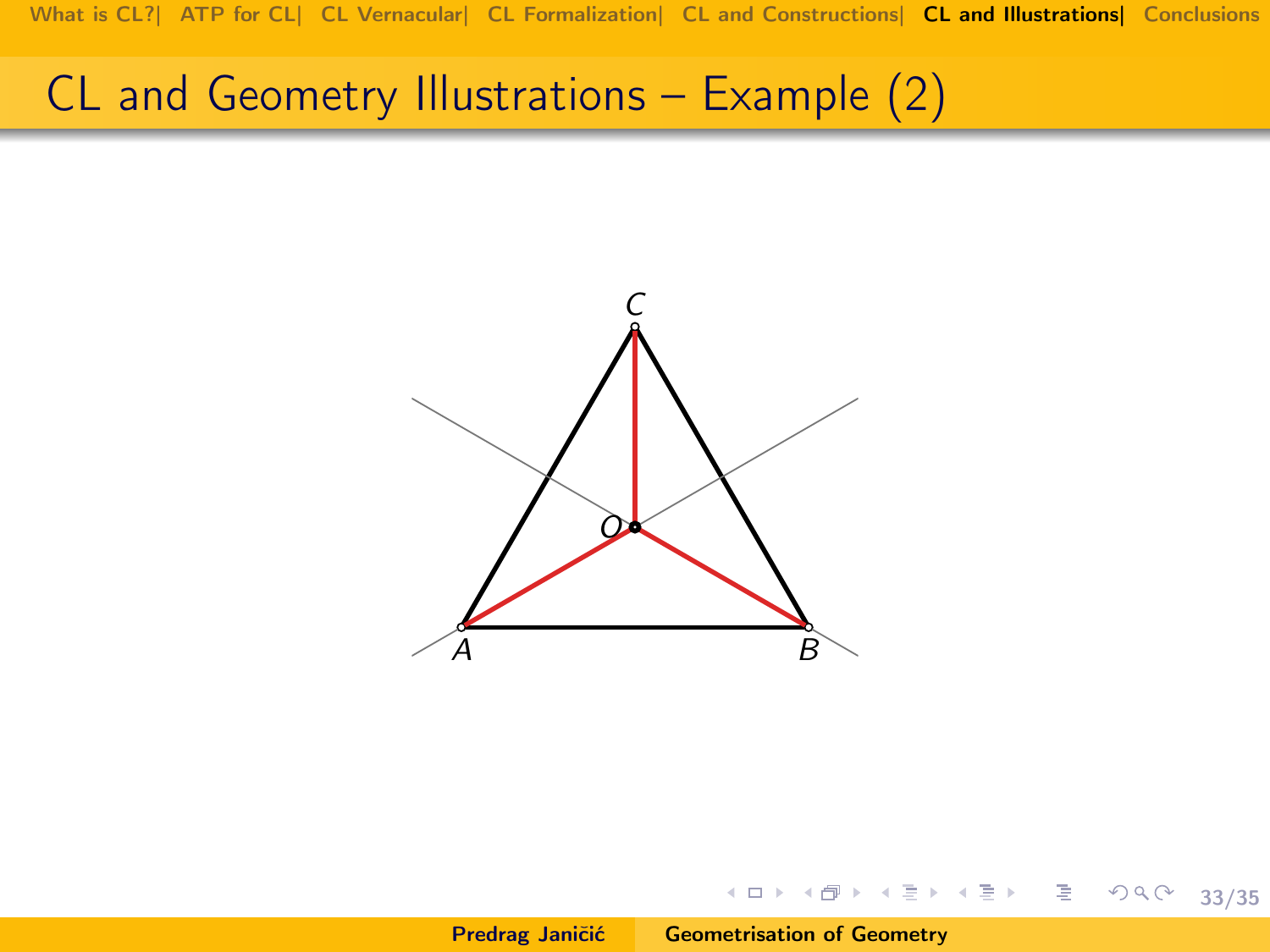- 1 [What is Coherent Logic?](#page-3-0)
- 2 [Automated Theorem Proving for CL](#page-10-0)
- 3 [CL Vernacular](#page-13-0)
- 4 [CL-based Formalizations of Geometry](#page-17-0)
- 5 [CL and Construction Problems](#page-23-0)
- 6 [CL and Geometry Illustrations](#page-27-0)

7 [Conclusions and Possible Directions for Future Work](#page-33-0)

イロメ イ部メ イミメ イミメー

<span id="page-33-0"></span>34/35

ミー  $2Q$